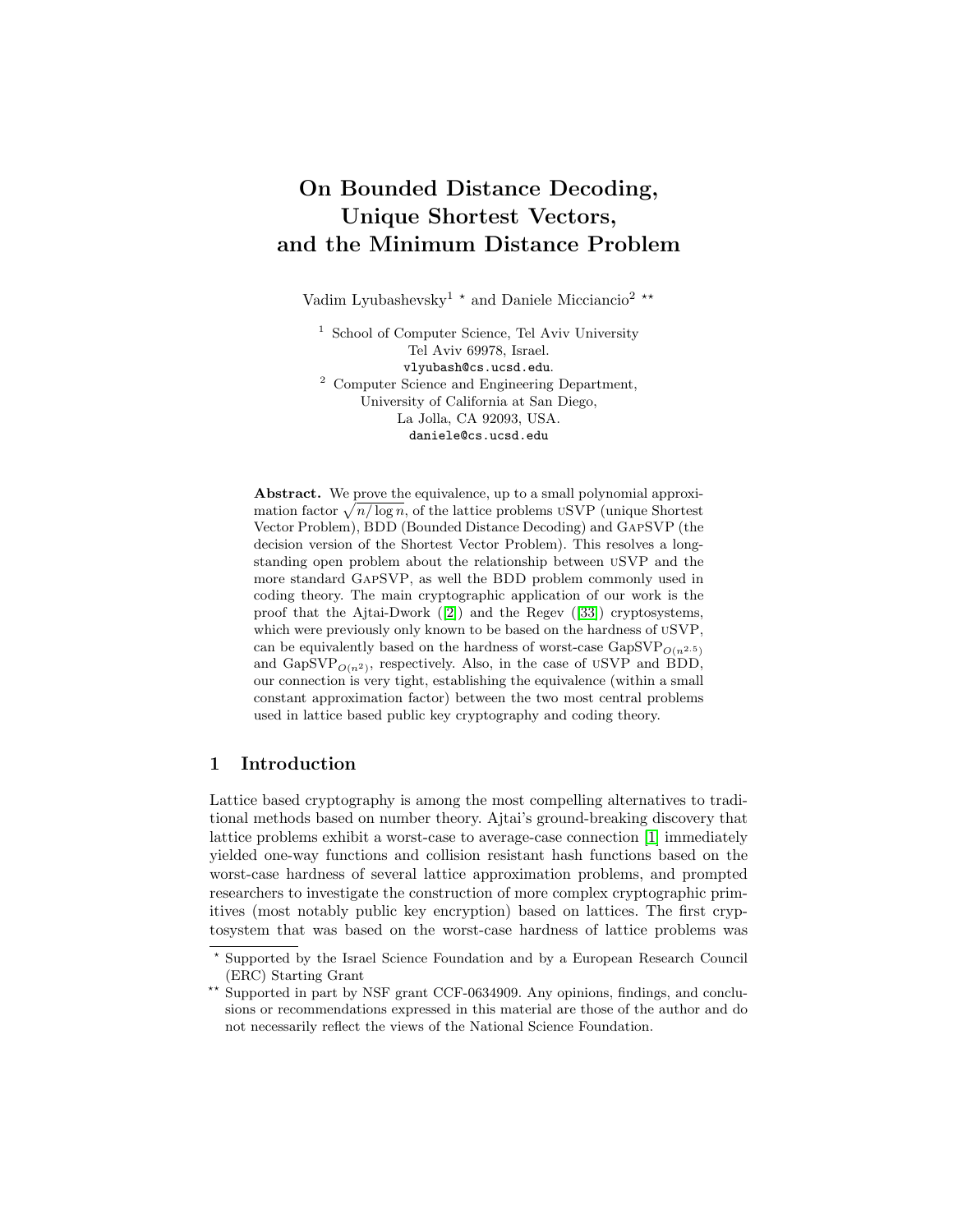the Ajtai-Dwork cryptosystem [\[2\]](#page-15-0). The security of this system was based on the worst-case hardness of the approximate "unique" Shortest Vector Problem  $\mathrm{USVP}_{O(n^8)}$  (in  $\mathrm{USVP}_{\gamma}$ , we are asked to find the shortest vector in a lattice in which the shortest vector is guaranteed to be at least  $\gamma$  times smaller than the next shortest non-parallel lattice vector). This was followed by an improvement to their cryptosystem [\[11\]](#page-16-1), and the currently best version of it is based on the hardness of  $USVP_{O(n^2)}$ . In a later work, Regev built a different cryptosystem based on worst-case  $\operatorname{USVP}_{O(n^{1.5})}$  [\[33\]](#page-16-0). But while other cryptographic primitives could be built on the hardness of the more general, and better understood from a complexity-theoretic point of view, shortest vector problem on general lattices (in its decision variant, GapSVP), cryptosystems seemed to require the hardness of the potentially easier uSVP lattices. So it was a major open problem as to whether lattice-based cryptosystems could be based on the hardness of problems on general lattices, and GapSVP in particular. What made the problem even more interesting was that simpler cryptographic primitives from "minicrypt"<sup>[3](#page-1-0)</sup> such as one-way functions [\[1\]](#page-15-1), collision-resistant hash functions [\[1,](#page-15-1)[10,](#page-15-2)[29\]](#page-16-2) identification schemes [\[30,](#page-16-3)[25,](#page-16-4)[18\]](#page-16-5) and signature schemes [\[26,](#page-16-6)[8\]](#page-15-3) could be based on the worst-case hardness of GapSVP.

A breakthrough in the design of lattice-based cryptosystems, in the sense of deviating from uSVP, came when Regev built a cryptosystem which was actually based on GapSVP (as well as some other standard lattice problems), but the assumption was that approximating GapSVP was hard even by quantum algorithms [\[35\]](#page-16-7). Another breakthrough came just recently, when Peikert finally constructed a cryptosystem that is based on the hardness of GapSVP under classical reductions [\[32\]](#page-16-8). Of course, a different way of obtaining cryptosystems with security based on GapSVP would be to establish a relation between GapSVP and uSVP, and this is precisely what we do in this paper.

On the practical front, about at the same time as Ajtai's discovery [\[1\]](#page-15-1), two cryptosystems were proposed (GGH [\[12\]](#page-16-9) and NTRU [\[15\]](#page-16-10)), which, while lacking a security proof from worst-case lattice assumptions, are intuitively very appealing. These cryptosystems rest on the conjectured average-case hardness of the bounded distance decoding problem (BDD), which can be considered a special version of the closest vector problem, very much like uSVP is a special version of the shortest vector problem. Additionally, Regev's cryptosystem [\[35\]](#page-16-7) whose security is based on the worst-case hardness of quantum GAPSVP is equivalently based on an average-case version of classical BDD (used in [\[35\]](#page-16-7) under the name "Learning with Errors" problem.) So, the average-case BDD problem seems quite a natural problem to consider in the setting of lattice based public key encryption.

Our contribution. In this paper, we prove the equivalence, up to a factor of  $\sqrt{n/\log n}$ , of the GAPSVP, BDD, and USVP problems. In particular, we prove

<span id="page-1-0"></span><sup>&</sup>lt;sup>3</sup> Minicrypt [\[16\]](#page-16-11) consists of all cryptographic primitives that can be derived from one-way functions, or more generally, exist relative to a random oracle. Collision resistant hash functions are not known to be reducible to one-way functions, but still exist relative to a random oracle, so they can be included in minicrypt.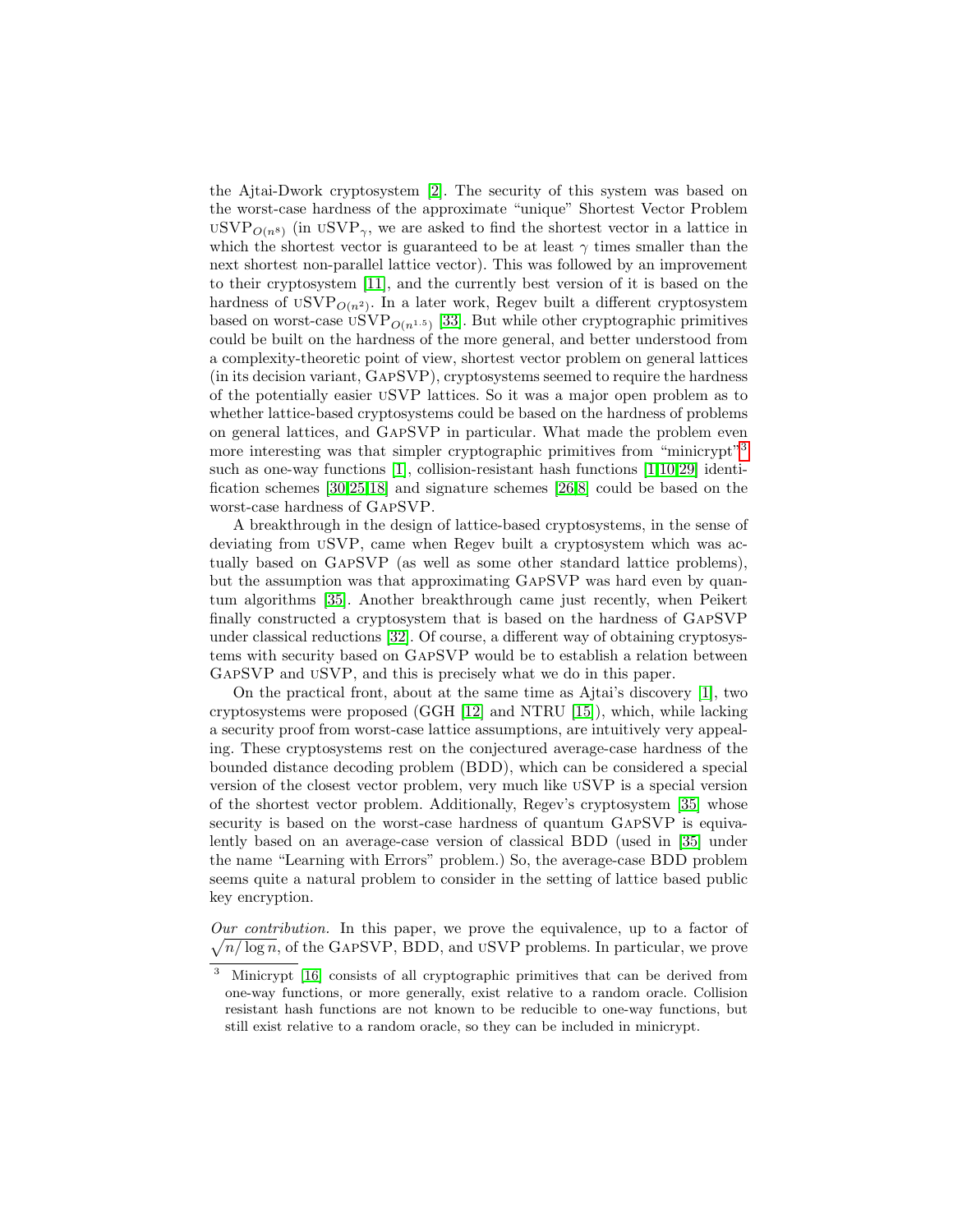|                                       | Cryptosystem GAPSVP Approximation Factor Message Expansion |             |
|---------------------------------------|------------------------------------------------------------|-------------|
| $\vert$ Ajtai-Dwork $\vert$ 2 $\vert$ | $\tilde{O}(n^{2.5})$                                       | $O(n^{2})$  |
| Regev <sup>[33]</sup>                 | $\tilde{\mathbf{O}}(\mathbf{n^2})$                         | O(n)        |
| Peikert [32]                          | $2(n^2)$                                                   | $O(\log n)$ |

<span id="page-2-0"></span>Fig. 1. Cryptosystems based on worst-case  $\text{GAPSVP}_{\gamma}$ . The results in bold-face are consequences of the current work.

that for any  $\gamma \geq 1$ , there is a reduction from BDD<sub>1/2γ</sub> to uSVP<sub>γ</sub>, and for any polynomially-bounded  $\gamma$ , there is a reduction from  $USVP_{\gamma}$  to  $BDD_{1/\gamma}$ . (We remark that the  $BDD_{\alpha}$  problem is easier for *smaller* values of the factor  $\alpha$ , while  $USVP_{\gamma}$  is easier for *larger* values of  $\gamma$ . For a formal definition of the problems, see the next section.) So, the problems  $USVP_{\gamma}$  and  $BDD_{1/\gamma}$  are essentially equivalent under polynomial time reduction that preserve the approximation factor up to a small constant  $\gamma/\gamma' \leq 2$ . We also show reductions from  $\mathrm{USVP}_{\gamma}$  to GAPSVP<sub>γ</sub>, and from GAPSVP<sub>γ</sub> to BDD<sub>1</sub><sup>7</sup></sup>  $\sqrt{n/\log n}$  (for any  $\gamma > 2\sqrt{n/\log n}$ ).

So, in summary, all three problems  $USVP_{\gamma}$ ,  $BDD_{1/\gamma}$  and  $GAPSVP_{\gamma}$  are equivalent up to polynomial approximation factors, and all currently known lattice based public key cryptosystems with classical worst-case security guarantees [\[2,](#page-15-0)[33](#page-16-0)[,32\]](#page-16-8) are qualitatively equivalent. In particular, our results imply that the Ajtai-Dwork [\[2\]](#page-15-0) and the Regev [\[33\]](#page-16-0) cryptosystems are based on the hardness of GAPSVP $\tilde{O}(n^{2.5})$  and GAPSVP $\tilde{O}(n^2)$  respectively. And since Peikert's recent cryptosystem [\[32\]](#page-16-8) is also based on the hardness of the GAPSVP<sub> $\tilde{O}(n^2)$ </sub>, the only major quantitative difference between the three cryptosystems is that Peikert's has a smaller message expansion factor (see Figure [1](#page-2-0) and also [\[32\]](#page-16-8) for more details).

When it comes to the practical GGH [\[12\]](#page-16-9) and NTRU [\[15\]](#page-16-10) cryptosystems, we cannot formally draw any implications from our findings, because ours are worst-case to worst-case reductions, and the GGH and NTRU cryptosystems lack security proofs from worst-case problems. Still, our results show that the (average-case) BDD lattice problems underlying GGH and NTRU, and those used in more theoretical constructions, have much more in common than previously thought.

In addition to cryptographic applications, the uSVP problem also found applicability in areas of learning theory and quantum computation. Klivans and Sherstov showed that a polynomial-time algorithm PAC-learning the intersection of  $n^{\epsilon}$  half-spaces implies a polynomial-time algorithm for solving USVP [\[20\]](#page-16-12). Regev showed that a solution to the dihedral coset problem would imply a quantum algorithm for uSVP [\[34\]](#page-16-13). Our work implies that the two problems above are based on the more well-studied GapSVP problem. This seems especially important for Regev's result since there was very little prior evidence that uSVP was hard for quantum computers.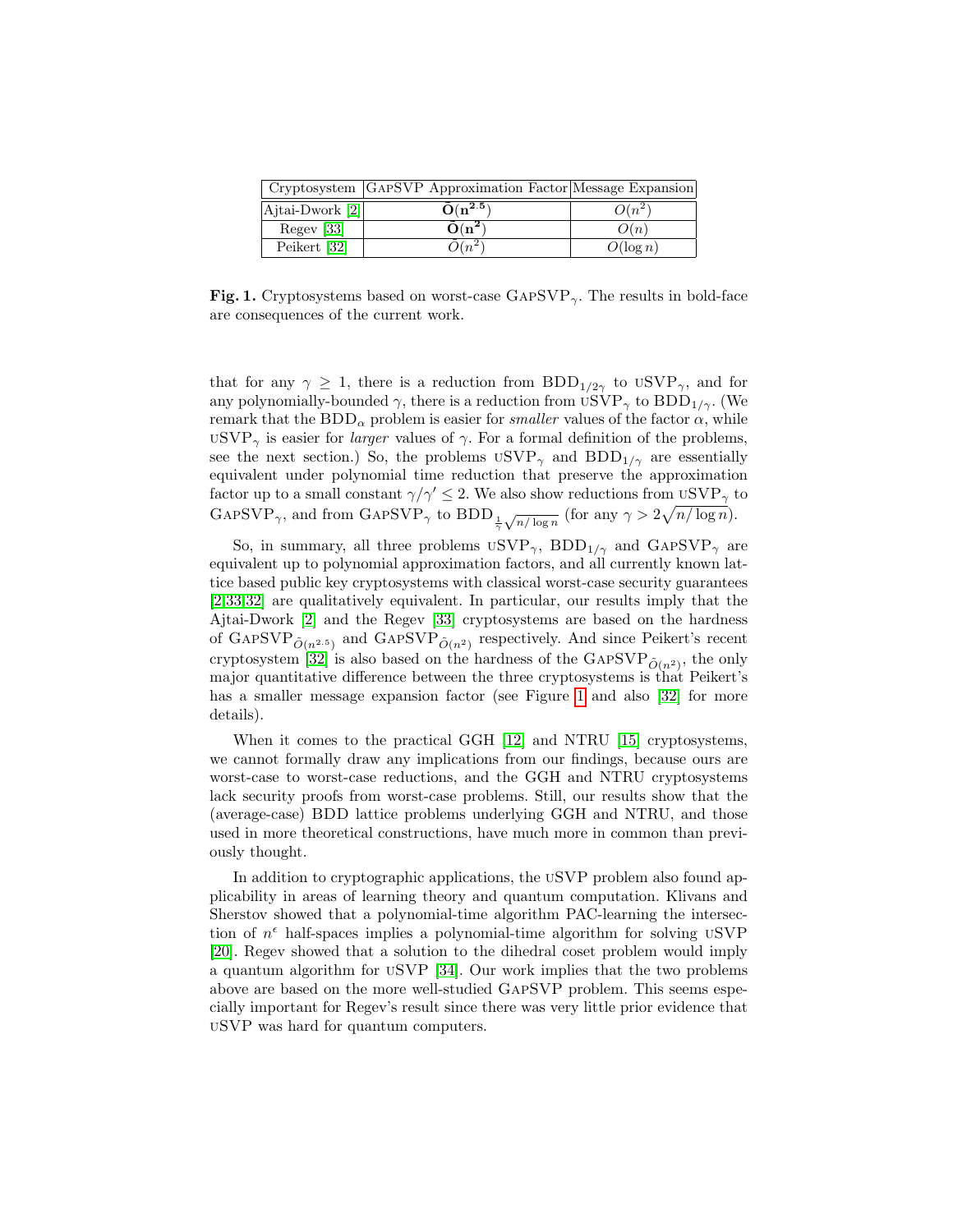#### 1.1 Previous Work

There has been a lot of work in establishing relationships between various lattice problems. In fact, while our central cryptographic result (that the Ajtai-Dwork and the Regev cryptosystems are based on the hardness of GapSVP) is new, the components that comprise it are very much based on prior work.

Proving the reduction from GapSVP to uSVP can be broken down into two separate reductions. In section [4,](#page-9-0) we give a reduction from BDD to uSVP and in section [7](#page-14-0) we give a reduction from GapSVP to BDD. The BDD to uSVP reduction uses an idea that dates back to at least the classic result of Lagarias and Olyzsko [\[22\]](#page-16-14) where random low-density subset sum instances are converted to lattices with a unique shortest vector. This same idea has subsequently been used in various guises in reductions [\[17,](#page-16-15)[6\]](#page-15-4) as well as in heuristic attacks on cryptographic primitives [\[31\]](#page-16-16).

The reduction from GapSVP to BDD is already implicit in the recent work of Peikert [\[32\]](#page-16-8). And in fact, almost the same idea was already used in the work of Goldreich and Goldwasser [\[9\]](#page-15-5) where it was proved that GapSVP (and other lattice problems) are in the complexity class coAM. In that work, an all-powerful prover was able to convince a polynomially-bounded verifier that the length of the shortest vector of the lattice is large. The GapSVP to BDD reduction is obtained by realizing that the all-powerful prover in the coAM protocol can simply be substituted with a BDD oracle.

The other two reductions presented in our work are also related to some previous works. The reduction from uSVP to BDD in section [5](#page-11-0) uses some ideas from the SVP to CVP reduction of Goldreich, et al. [\[13\]](#page-16-17). The reduction from uSVP to GapSVP is based on Regev's reduction from the decision to the search version of uSVP [\[33\]](#page-16-0), but our proof is somewhat simpler and tighter.

#### 1.2 Discussion and Open Problems

As mentioned earlier, one of the separations between the lattice-based "minicrypt" primitives and lattice-based public key cryptosystems was that the former could be based on the hardness of classical GapSVP, whereas the latter could not. But our work, as well as the recent work of Peikert [\[32\]](#page-16-8), shows that there are cryptosystems based on the worst-case hardness of the shortest vector problem in its decision version. Nevertheless, there still seems to be a difference in the types of problems that "minicrypt" primitives can be based on and the hardness assumptions needed for public-key cryptosystems. The aforementioned "minicrypt" primitives [\[1](#page-15-1)[,10,](#page-15-2)[29,](#page-16-2)[30,](#page-16-3)[25](#page-16-4)[,18,](#page-16-5)[26,](#page-16-6)[8\]](#page-15-3) can all be based on a standard lattice search problem SIVP, in addition to GapSVP. We remark that, up to a polynomial loss in the approximation factor, GapSVP, uSVP and BDD can be reduced to SIVP.<sup>[4](#page-3-0)</sup> Moreover the "quantum step" of [\[35\]](#page-16-7) gives a *quantum* 

<span id="page-3-0"></span><sup>&</sup>lt;sup>4</sup> This can be done in a variety of ways. For example, one can first reduce GAPSVP<sub>n $\gamma$ </sub> to GAPSIVP<sub> $\gamma$ </sub> using transference theorems, and then use a trivial reduction from GAPSIVP<sub> $\gamma$ </sub> to SIVP<sub> $\gamma$ </sub>.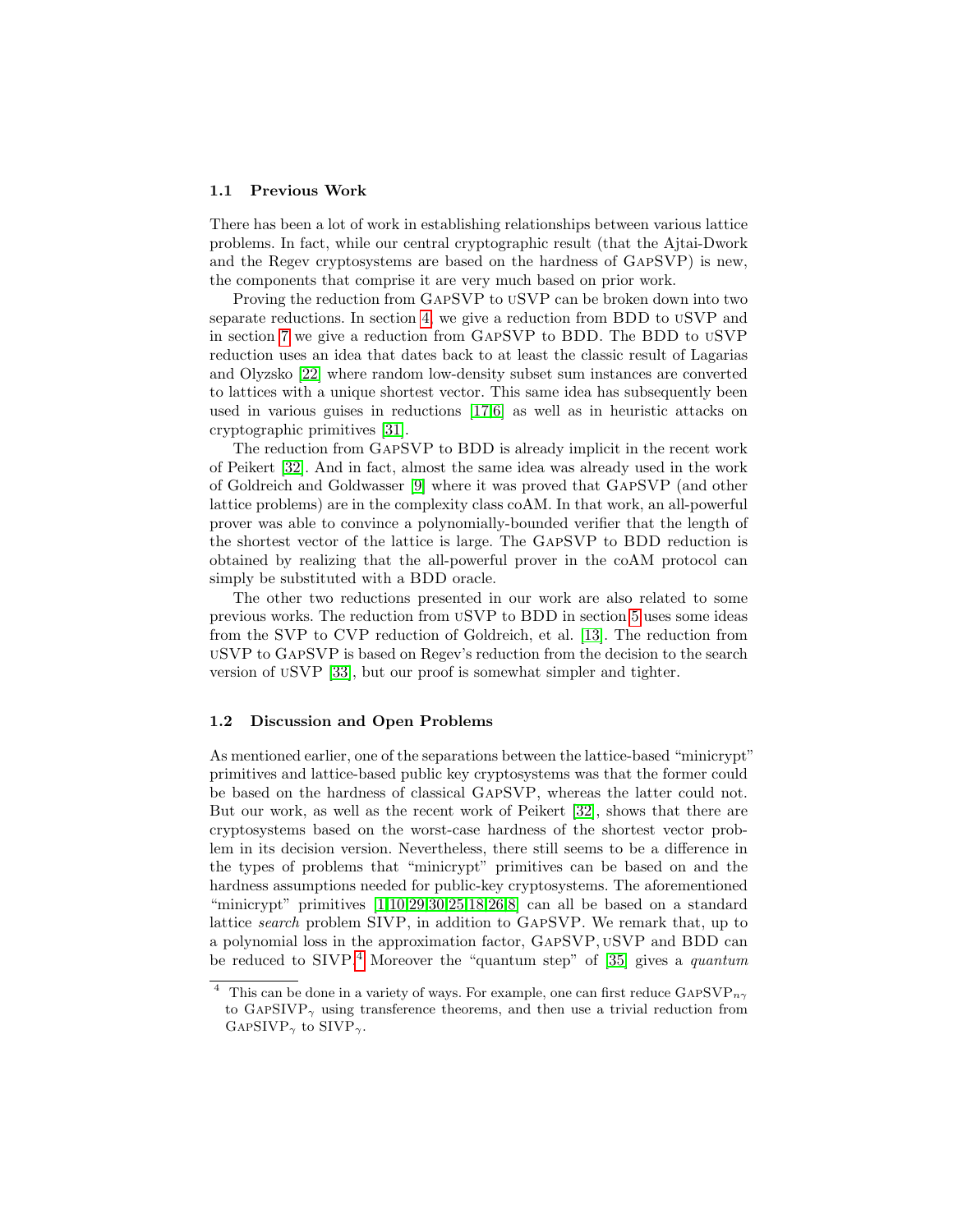reduction from  $\text{SIVP}_{O(n\gamma)}$  to  $\text{BDD}_{1/\gamma}$ . So, under quantum reductions, all lattice problems uSVP, BDD, GapSVP, SIVP are qualitatively equivalent, up to polynomial approximation factors. However, there is no known classic polynomial time reduction from SIVP to any of uSVP, BDD, GapSVP (except in trivial cases). We also remark that the two most famous lattice problems, SVP and CVP, are equivalent under polynomial time reduction up to polynomial approximation factors [\[17\]](#page-16-15), and there is an approximation preserving reduction from SIVP to CVP [\[27\]](#page-16-18). However, there is no known reduction in the opposite direction, from SVP or CVP to SIVP. So once again, this raises the question of whether lattice-based public key cryptosystems require qualitatively stronger assumptions than simpler cryptographic primitives (e.g., quantum hardness of SIVP, rather than just classic hardness), and whether cryptography in general can be based on the worst-case hardness of SVP or CVP in their search version.

It is interesting to point out that even though the cryptosystems described in [\[2,](#page-15-0)[33](#page-16-0)[,32\]](#page-16-8) are all based on the hardness of GapSVP, the construction of Peikert's cryptosystem is quite different from the other two. The Regev and Ajtai-Dwork cryptosystems were based directly on the uSVP problem, while Peikert's cryptosystem is actually quite similar to the other Regev cryptosystem [\[35\]](#page-16-7) whose hardness is based on BDD. At this point, cryptosystems based on BDD are more efficient since their message expansion factor is smaller (see Figure [1\)](#page-2-0), but perhaps the connection between GapSVP, BDD, and uSVP demonstrated in this work can be somehow exploited in order to combine the two seemingly distinct techniques for cryptosystem construction and build one that is even more efficient and still based on the hardness of GapSVP.

Another outstanding question on the complexity of lattice problems is whether the search and length estimation/decision versions of the shortest vector problem are computationally equivalent. A search to decision reduction for the approximate SVP would immediately imply the equivalence (up to polynomial factors) of all lattice problems uSVP, BDD, GapSVP, SVP, CVP, SIVP considered in cryptography.

There are also many questions about the relationship between lattice problems that are raised directly from our work. One such problem is whether the reductions in sections [5](#page-11-0) and [6](#page-12-0) can be extended to approximation factors that are not restricted to being polynomial. Another problem is to figure out whether the small gap that we have in the connection between BDD and uSVP can be closed. At this point, we have the reduction  $USVP_{\gamma} \leq BDD_{1/\gamma} \leq USVP_{\gamma/2}$ , which is loose by a factor of 2. We believe that there are three (mutually exclusive) possibilities for possible improvements of this result. It might be possible to show that:

- 1.  $USVP_{\gamma/2} \leq BDD_{1/\gamma}$  or
- 2.  $BDD_1/\gamma \leq \text{USVP}_\gamma^{-1}$  or
- 3. uSVP $\gamma \leq \text{BDD}_{\sqrt{2}/\gamma} \leq \text{USVP}_{\gamma}$

This open problem also has an intriguing connection with the computational complexity of USVP<sub>γ</sub>. Unlike SVP<sub>γ</sub>, which is known to be NP-hard for any constant  $\gamma$ , USVP $_{\gamma}$  is only NP-hard for  $\gamma = 1 + 2^{-n^{c}}$  for some constant c [\[21\]](#page-16-19).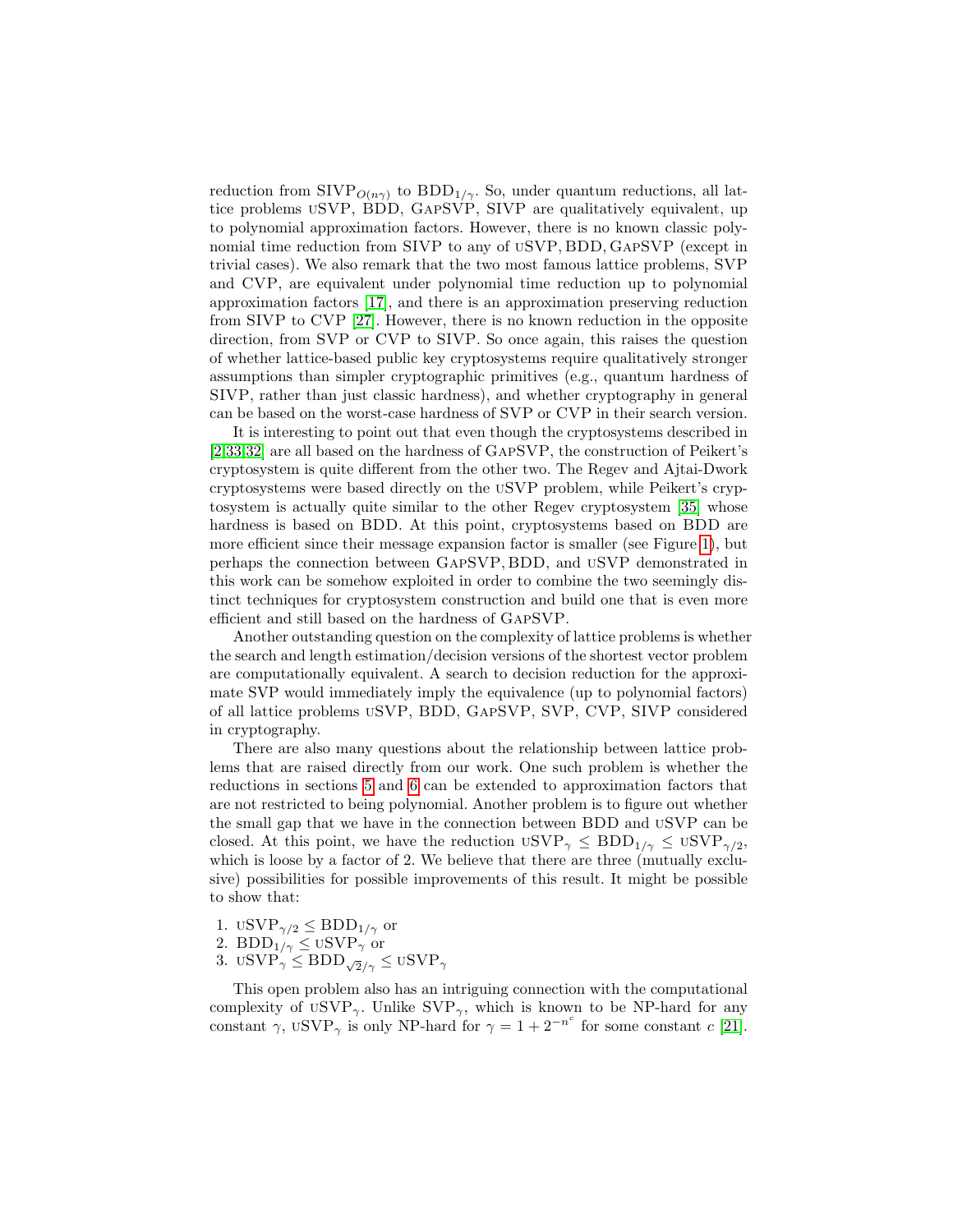So proving the NP-hardness of  $USVP_{\gamma}$  for larger factors is a very interesting open problem. One possibility for doing so would be to prove item (2) above. Combining this with the result of [\[24\]](#page-16-20) that states that  $BDD_{\gamma}$  is NP-hard for  $\gamma > 1/\sqrt{2}$ , we would obtain that  $USVP_{\gamma}$  is NP-hard for  $\gamma = \sqrt{2}$ .

The possibility of somehow using the reduction from GapSVP to uSVP in order to prove NP-hardness of uSVP is also intriguing. At this point, the reduction requires the  $\gamma$  in GAPSVP<sub> $\gamma$ </sub> to be at least  $\sqrt{n/\log n}$ , and the GAPSVP<sub> $\gamma$ </sub> problem is not NP-hard for such parameters unless the polynomial-time hierarchy collapses. While there seem to be some technical roadblocks for reducing this requirement, it is not entirely clear that this should not be possible.

## 1.3 Organization of the Paper

Those readers interested mainly in the reduction from GapSVP to uSVP (which implies that the security of the Ajtai-Dwork and Regev cryptosystems is based on worst-case GapSVP) can simply read sections [4](#page-9-0) and [7](#page-14-0) for the proofs of  $BDD \leq$  USVP and GAPSVP  $\leq$  BDD respectively. Section [4](#page-9-0) uses a result from section [3](#page-8-0) in order to strengthen the reduction a bit, but this can be safely skipped.

In order to establish the equality of the three problems, we also need to prove that  $USVP \le BDD$  and  $USVP \le GAPSVP$ . This is done in sections [5](#page-11-0) and [6](#page-12-0) respectively.

# 2 Preliminaries

An *n*-dimensional *lattice* is a discrete additive subgroup of  $\mathbb{R}^n$ . A set of linearly independent vectors that generates a lattice is called a basis, and we will denote it as an  $n \times m$  matrix **B** whose m columns  $\mathbf{b}_i$  are the generating vectors. The lattice generated by the basis **B** will be written as  $\mathcal{L}(\mathbf{B})$ . The span of a basis **B**, denoted  $Span(\mathbf{B})$ , is the collection of all points  $\mathbf{By}$  where  $\mathbf{y} \in \mathbb{R}^m$ . The fundamental parallelepiped of an  $n \times m$  basis **B**, written as  $\mathcal{P}(\mathbf{B})$ , is defined as the collection of all points that can be written as **By** where  $y \in [0, 1]^m$ . Every point  $\mathbf{s} \in \mathbb{R}^n$  has a unique associated point **t** inside  $\mathcal{P}(\mathbf{B})$  such that  $\mathbf{s} = \mathbf{t}$  in the quotient group  $Span(\mathbf{B})/\mathcal{L}(\mathbf{B})$ . This point is denoted  $\mathbf{t} = \mathbf{s} \mod \mathbf{B}$  and can be computed from s in polynomial time. For any point **t**, in  $\mathbb{R}^n$  and any lattice  $\mathcal{L}(\mathbf{B})$ , the distance of **t** to the lattice is written as dist(**t**,  $\mathcal{L}(\mathbf{B})$ ).

For any point  $\mathbf{t} \in \mathbb{R}^n$  and  $r \in \mathbb{R}$ , let  $\mathcal{B}(\mathbf{t}, r)$  denote a ball of radius r centered at **t**. The *shortest vector* of a lattice  $\mathcal{L}(\mathbf{B})$  is the non-zero vector in  $\mathcal{L}(\mathbf{B})$  with the smallest  $\ell_2$  norm. The length of the shortest vector, referred to as the minimum distance, of  $\mathcal{L}(\mathbf{B})$  is denoted by  $\lambda_1(\mathcal{L}(\mathbf{B}))$  (or  $\lambda_1(\mathbf{B})$  for short). The notion of minimum distance can be generalized to define the  $i^{th}$  successive minimum  $\lambda_i(\mathbf{B})$ as the smallest radius r such that  $\mathcal{B}(0,r)$  contains i linearly independent lattice points. The determinant of a lattice  $\mathcal{L}(\mathbf{B})$  is defined as  $\sqrt{det(\mathbf{B}^T\mathbf{B})}$ . When **B** is a full-rank lattice, the previous definition becomes just  $|det(\mathbf{B})|$ . Lattices  $\mathcal{L}(\mathbf{B})$ and  $\mathcal{L}(\mathbf{D})$  are called *dual* if  $\mathcal{L}(\mathbf{D}) = \{ \mathbf{y} : \forall \mathbf{v} \in \mathcal{L}(\mathbf{B}), \mathbf{y} \cdot \mathbf{v} \in \mathbb{Z} \}$ . If  $\mathcal{L}(\mathbf{B})$  and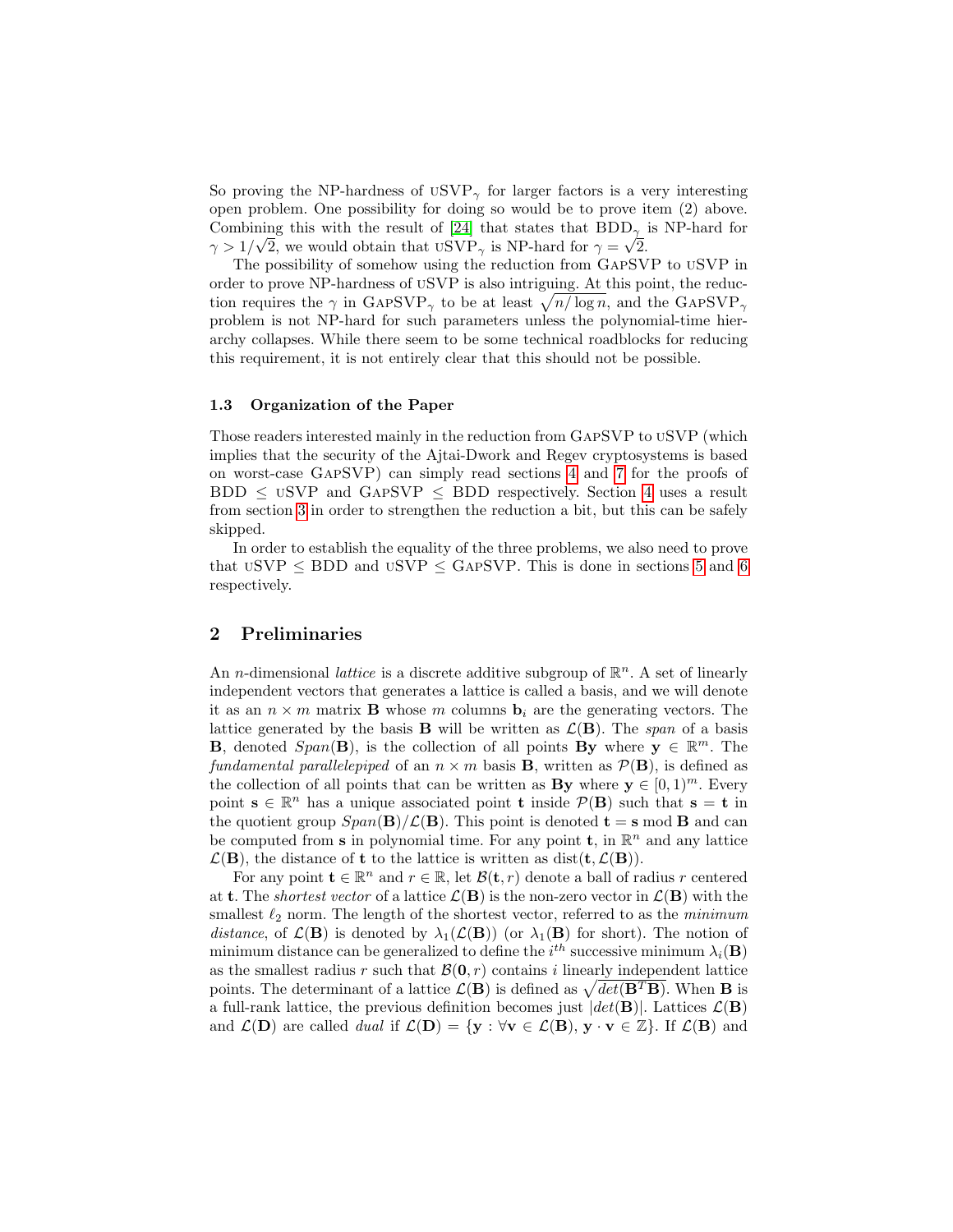$\mathcal{L}(\mathbf{D})$  are duals, then  $det(\mathcal{L}(\mathbf{B})) = det(\mathcal{L}(\mathbf{D}))^{-1}$ . Minkowski's theorem states that for any *n*-dimensional lattice  $\mathcal{L}(\mathbf{B})$ ,  $\lambda_1(\mathcal{L}(\mathbf{B})) \leq \sqrt{n} \cdot det(\mathcal{L}(\mathbf{B}))^{1/n}$ . For additional information about lattices, please refer to [\[28\]](#page-16-21).

## 2.1 GapSVP

Possibly the most well-known lattice problem is the Shortest Vector Problem (SVP). It comes in both decisional and search versions, but in this paper we are only interested in the decision version. (The decision version of the problem is sometimes referred to as the *Minimum Distance Problem*). The approximation version of decisional SVP can be defined as a "gap" problem  $GapSVP_{\gamma}$ . In the GapSVP<sub> $\gamma$ </sub> problem, we are given a basis **B** and a real number d, and are required to return YES if  $\lambda_1(\mathcal{L}(\mathbf{B})) \leq d$ , and return NO if  $\lambda_1(\mathcal{L}(\mathbf{B})) > \gamma d$ . If  $\lambda_1(\mathcal{L}(\mathbf{B}))$ falls between d and  $\gamma d$ , we can return anything. The GapSVP<sub> $\gamma$ </sub> problem is NPhard for any constant  $\gamma$  [\[19](#page-16-22)[,14\]](#page-16-23). The fastest algorithm for solving GapSVP<sub> $\gamma$ </sub> for  $1 \leq \gamma \leq poly(n)$  takes time  $2^{O(n)}$  [\[3\]](#page-15-6). Using the LLL algorithm [\[23\]](#page-16-24), it is possible to find a vector that has length at most  $2^{n/2}\lambda_1(\mathbf{B})$  in polynomial time.

### 2.2 uSVP and BDD

We now give precise definitions for the other two lattice problems that are central to this work. We urge the reader to notice that while the minimum distance problem described in the previous section is a decision problem, the ones in this section are *search* problems.

Definition 1 (γ-unique Shortest Vector (USVP<sub>γ</sub>)). Given a lattice B such that  $\lambda_2(\mathbf{B}) > \gamma \lambda_1(\mathbf{B})$ , find a nonzero vector  $\mathbf{v} \in \mathcal{L}(\mathbf{B})$  of length  $\lambda_1(\mathbf{B})$ .

Definition 2 ( $\alpha$ -Bounded Distance Decoding (BDD<sub> $\alpha$ </sub>)). Given a lattice basis **B** and a vector **t** such that  $dist(t, B) < \alpha\lambda_1(B)$ , find the lattice vector  $\mathbf{v} \in \mathcal{L}(\mathbf{B})$  closest to **t**.

The USVP<sub> $\gamma$ </sub> problem is known to be NP-hard when  $\gamma = 1 + 2^{-n^c}$  for some constant c [\[21\]](#page-16-19), and it's an outstanding open problem whether NP-hardness can be proved for larger  $\gamma$ . There has been some evidence to suggest that USVP is easier than the search version of SVP [\[7\]](#page-15-7), and that approximating the length of the shortest vector in lattices with a unique shortest vector may be easier than GapSVP in general lattices [\[5\]](#page-15-8).

PSVP in general lattices [5].<br>The BDD<sub> $\alpha$ </sub> problem has been shown to be NP-hard for  $\alpha > 1/\sqrt{ }$ 2 [\[24\]](#page-16-20) and it is an open problem whether it's hard for smaller  $\alpha$ . We would just like to draw the reader's attention to the fact that the  $BDD_{\alpha}$  problem becomes harder as  $\alpha$  becomes larger, while the USVP<sub> $\gamma$ </sub> problem becomes *easier* as  $\gamma$  increases. Sometimes  $USVP_{\gamma}$  and  $BDD_{\alpha}$  are defined in a more relaxed way, as follows:

**Definition 3** (USVP'<sub>7</sub>). Given a lattice **B** such that  $\lambda_2(\mathbf{B}) > \gamma \lambda_1(\mathbf{B})$ , find a nonzero vector  $\mathbf{v} \in \mathcal{L}(\mathbf{B})$  of length  $\|\mathbf{v}\| \leq \gamma \lambda_1(\mathbf{B})$ .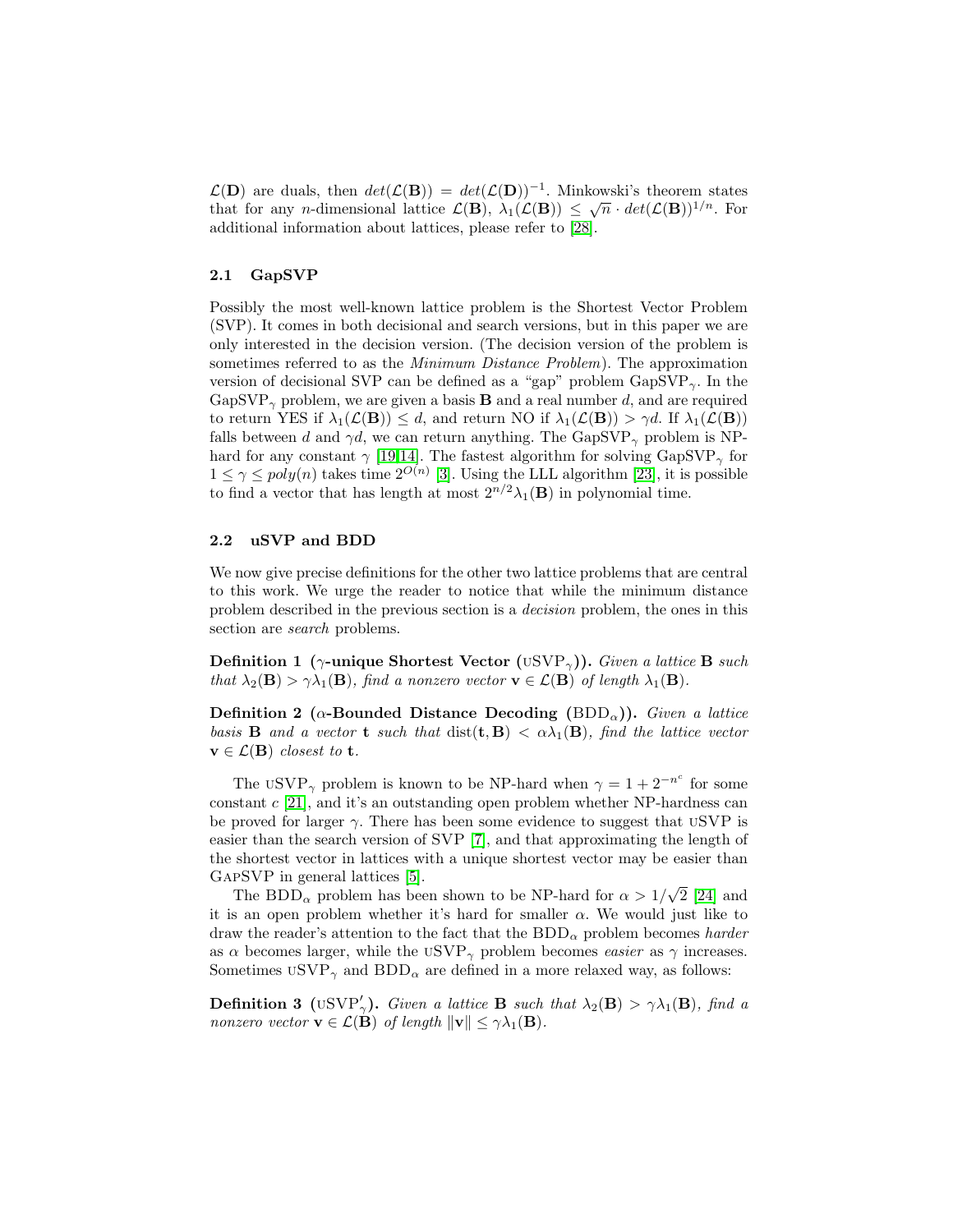**Definition 4** (BDD'<sub>a</sub>). Given a lattice basis **B** and a vector **t** such that  $dist(\mathbf{t}, \mathbf{B})$  <  $\alpha\lambda_1(\mathbf{B})$ , find a lattice vector  $\mathbf{v} \in \mathcal{L}(\mathbf{B})$  such that  $\|\mathbf{v} - \mathbf{t}\| < \alpha\lambda_1(\mathbf{B})$ .

However, these relaxed variants are not any easier to solve than  $USVP_{\gamma}$  and  $BDD_{\alpha}$  as defined in this paper.

**Lemma 1.** For any  $\gamma \geq 1$ , the problems  $USVP_{\gamma}$  and  $USVP'_{\gamma}$  are equivalent under polynomial time reductions.

*Proof.* Clearly,  $USVP'_{\gamma}$  reduces to  $USVP_{\gamma}$  because any solution to  $USVP_{\gamma}$  instance **B** is also a relaxed solution to **B** as a  $USVP'_{\gamma}$  instance. In the other direction, let **B** be a  $USVP_{\gamma}$  instance. Using a  $USVP'_{\gamma}$  oracle we can find a nonzero lattice vector  $\mathbf{v} \in \mathcal{L}(\mathbf{B})$  of length  $\|\mathbf{v}\| \leq \gamma \lambda_1(\mathbf{B})$ . Using the USVP restriction  $\gamma \lambda_1 < \lambda_2$ , we get that the shortest nonzero vector in  $\mathcal{L}(\mathbf{B})$  must be of the form  $c\mathbf{v}$  (for  $c \in \mathbb{R}$ ), and can be easily found solving a 1-dimensional SVP instance  $\mathcal{L}(\mathbf{B}) \cap \mathbf{v} \mathbb{R}$ . □

The equivalence between  $\text{BDD}_\alpha$  and  $\text{BDD}_\alpha'$  is a bit trickier.

<span id="page-7-0"></span>**Lemma 2.** For any  $\alpha \geq 1$ , the problems  $BDD_{\alpha}$  and  $BDD'_{\alpha}$  are equivalent under polynomial time reductions.

*Proof.* As in the previous theorem, the reduction from  $BDD'_{\alpha}$  to  $BDD_{\alpha}$  is trivial. Reducing  $BDD_{\alpha}$  to  $BDD'_{\alpha}$  is also trivial when  $\alpha \leq 1/2$ , because there is at most one lattice point within distance  $\lambda_1(\mathbf{B})/2$  from any target. When  $\alpha > 1/2$  the reduction is not as trivial because the  $BDD'_{\alpha}$  oracle may return one of several lattice points, at distance from the target ranging from dist( $\mathbf{t}, \mathcal{L}(\mathbf{B})$ ) to  $\alpha \lambda_1(\mathbf{B})$ . This technical problem can be easily solved as follows. Let  $(\mathbf{B}, \mathbf{t})$  be a  $BDD_{\alpha}$ instance, and assume without loss of generality that B and t have integer entries. Consider the  $\mathbf{BDD}'_\alpha$  instance  $(\mathbf{B}', \mathbf{t}')$  where

$$
\mathbf{B}' = \begin{bmatrix} \mathbf{B} & \mathbf{0} \\ \mathbf{0}^T & d/\alpha \end{bmatrix} \qquad \mathbf{t}' = \begin{bmatrix} \mathbf{t} \\ 0 \end{bmatrix}
$$

for some  $d > 0$ . Notice that we still have  $dist(\mathbf{t}', \mathcal{L}(\mathbf{B}')) = dist(\mathbf{t}, \mathcal{L}(\mathbf{B}))$ . In fact, the extra coordinate and basis vector in  $B'$  have the only effect of reducing the length of the shortest vector in the lattice to  $\lambda_1(\mathbf{B}') = \min(\lambda_1(\mathbf{B}), d/\alpha)$ . Let  $\mu = \text{dist}(\mathbf{t}, \mathcal{L}(\mathbf{B}))$ . Then using lattice reduction algorithms (see Lemma [3\)](#page-8-1) we can efficiently compute a lattice point **v** at distance  $d_0 = \|\mathbf{v} - \mathbf{t}\| \in [\mu, 2^n \mu]$  from **t**. If  $d_0 = \mu$ , then we have found the closest lattice point. So, assume  $d_0 > \mu$ . Notice that when  $d = d_0$ , the instance  $(\mathbf{B}', t')$  satisfies

$$
\alpha\lambda(\mathbf{B}') = \min\{d, \alpha\lambda(\mathbf{B})\} > \mu.
$$

So, on input  $(\mathbf{B}', \mathbf{t}')$ , the  $BDD'_{\alpha}$  oracle returns a lattice point  $\mathbf{B'z'}$  such that  $\|\mathbf{B}'\mathbf{z}' - \mathbf{t}'\| < \alpha\lambda(\mathbf{B}') \leq d$ . On the other hand, if  $d = d_0/2^n$ , then for any lattice point  $\mathbf{B}'\mathbf{z}'$ , we have  $\|\mathbf{B}'\mathbf{z}' - \mathbf{t}'\| \geq \mu \geq d$ . Using binary search, we can find a  $d_1$ such that the  $\text{BDD}_\alpha'$  oracle returns a lattice vector  $\mathbf{B'z'}$  such that  $\|\mathbf{B'z'}-t'\| < d$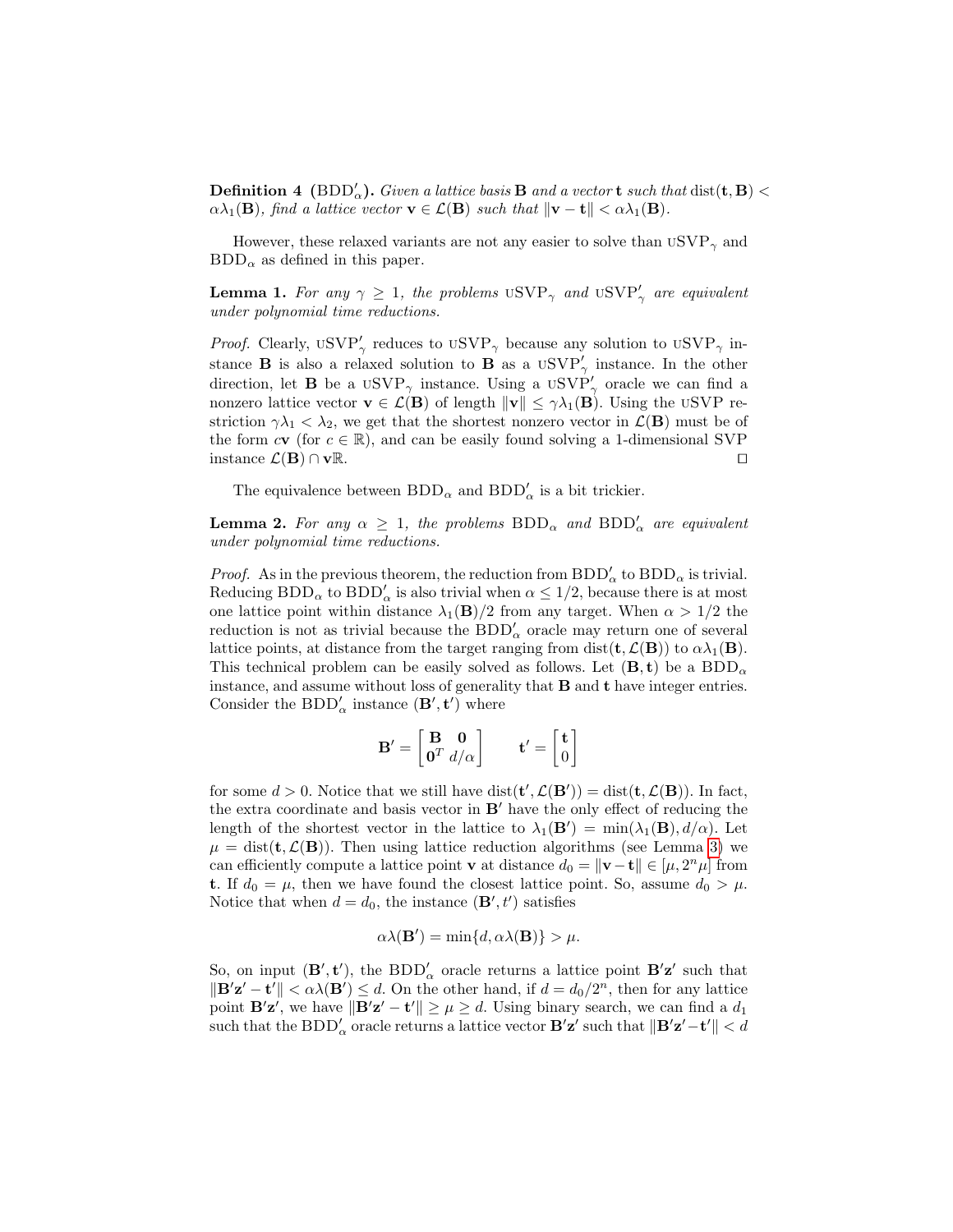when  $d = d_1 \sqrt{1 + 1/d_0^2}$ , but not when  $d = d_1$ . Without loss of generality, we can assume  $\mathbf{z}' = [\mathbf{z}^T, 0]$  and  $\|\mathbf{B}'\mathbf{z}' - \mathbf{t}'\| = \|\mathbf{Bz} - \mathbf{t}\|.$ 

We claim that  $d_1 \leq \mu$ , and therefore, since  $\|\mathbf{Bz} - \mathbf{t}\|^2$  and  $\mu^2$  are integers,

$$
\|\mathbf{B}'\mathbf{z}' - \mathbf{t}'\|^2 = \|\mathbf{B}\mathbf{z} - \mathbf{t}\| \le \lfloor d_1^2(1 + d_0^{-2}) \rfloor \le \lfloor \mu^2 + (\mu/d_0)^2 \rfloor = \mu^2.
$$

So, Bz is the lattice vector closest to t.

In order to prove the claim, assume for contradiction that  $d_1 > \mu$ . Then, when  $d = d_1, \alpha \lambda(\mathbf{B}') = \min(d_1, \alpha \lambda(\mathbf{B})) > \mu$ . So, the BDD'<sub> $\alpha$ </sub> promise is satisfied, and on input  $(\mathbf{B}', \mathbf{t}')$ , the  $BDD'_{\alpha}$  oracle returns a lattice point  $\mathbf{B'z}'$  such that  $\|\mathbf{B}'\mathbf{z}' - \mathbf{t}'\| < \alpha\lambda(\mathbf{B}') \leq d_1$ . This is a contradiction because we had assumed the oracle returned a lattice point such that  $\|\mathbf{B}'\mathbf{z}' - \mathbf{t}'\| \ge d_1$ .

#### 2.3 Useful Lemmas

The first lemma, due to Babai [\[4\]](#page-15-9), states that for any point in space, we can approximate the lattice point closest to it within a factor of  $2^n$ .

<span id="page-8-1"></span>**Lemma 3.** There exists a polynomial-time algorithm that, given  $\mathbf{t} \in \mathbb{R}^n$  and a *lattice*  $\mathcal{L}(\mathbf{B})$ , *outputs a lattice vector*  $\mathbf{v} \in \mathcal{L}(\mathbf{B})$  *such that*  $\|\mathbf{v}-\mathbf{t}\| \in [\text{dist}(\mathbf{t},\mathcal{L}(\mathbf{B})), \leq$  $2^n$ dist $(\mathbf{t}, \mathcal{L}(\mathbf{B}))$ .

The second lemma, due to Goldreich and Goldwasser [\[9\]](#page-15-5), states that two spheres of large radii whose centers are relatively close to each other will have a relatively large (non-negligible) intersection.

<span id="page-8-3"></span>**Lemma 4.** Let **x** be a vector in  $\mathbb{R}^n$  such that  $\|\mathbf{x}\| \leq d$ . If **s** is a point chosen uniformly at random from  $\mathcal{B}(0, d\sqrt{n/\log n})$ , then with probability  $\delta > 1/n^c$  for some constant c,  $\|\mathbf{s} - \mathbf{x}\| \leq d\sqrt{n/\log n}$ .

# <span id="page-8-0"></span>3 BDD Self-Reduction

In this section, we will show that there is a polynomial-time Cook reduction from solving BDD<sub> $\alpha$ </sub> to the slightly easier problem BDD<sub> $\alpha(1-1/n)^c$ </sub> for any constant c. This reduction will be used to eliminate losses of small factors in our reductions that involve BDD.

**Lemma 5.** For any  $\alpha \geq 1$ , there is a polynomial-time Cook reduction from  $BDD'_{\alpha}$  to  $BDD'_{\alpha\sqrt{1-1/2n}}$ .

*Proof.* Let  $(\mathbf{B}, \mathbf{t})$  be an instance of  $BDD'_{\alpha}$ , and **y** be a vector in  $\mathcal{L}(\mathbf{B})$  such that  $\|\mathbf{t} - \mathbf{y}\| < \alpha \lambda_1(\mathbf{B})$ . We do not know the actual distance  $D = \|\mathbf{t} - \mathbf{y}\|$ , but we can guess an approximation d such that

<span id="page-8-2"></span>
$$
\frac{D}{2+\sqrt{2}} \le d \le \frac{D}{2-\sqrt{2}}\tag{1}
$$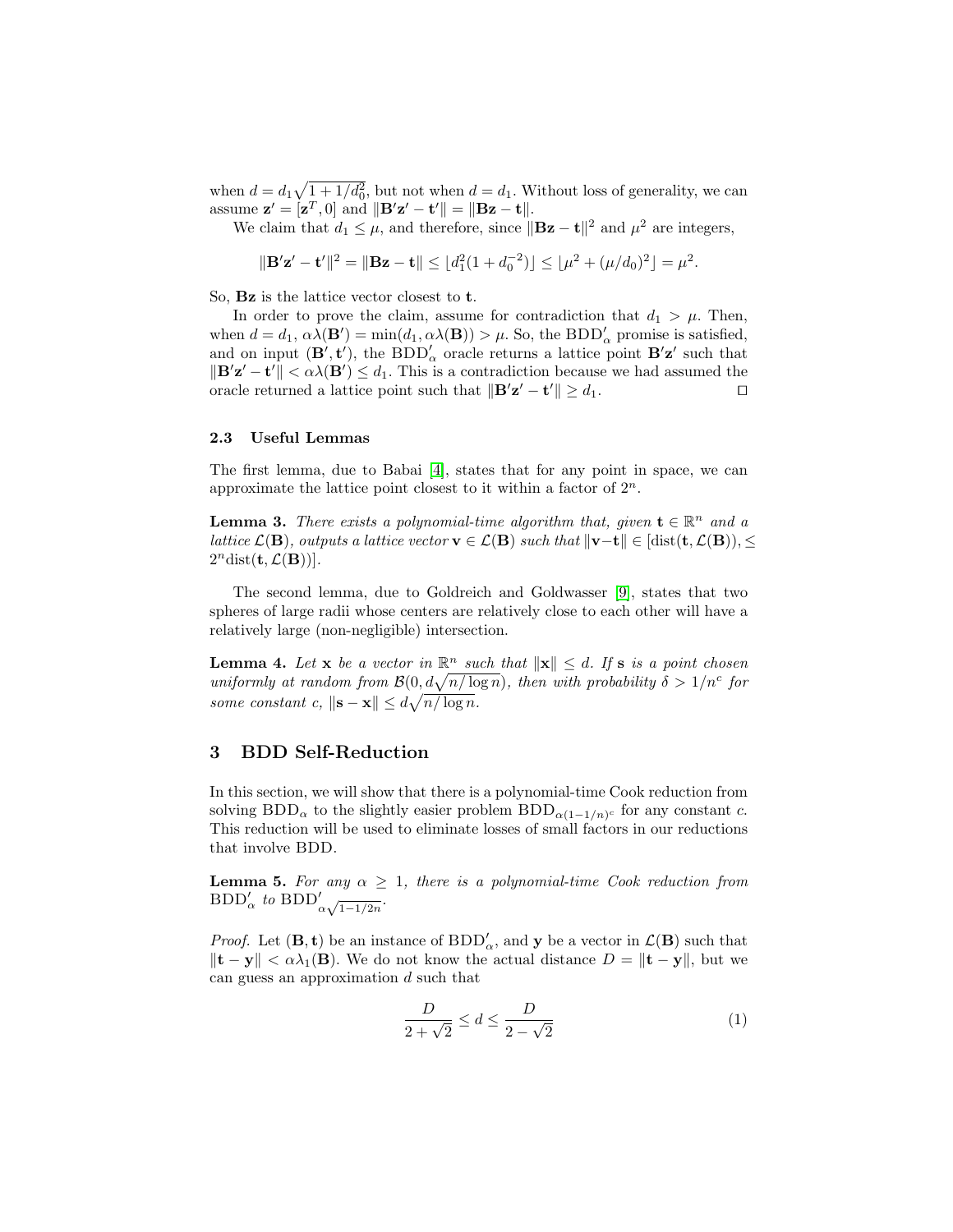in polynomially many tries (this follows from Lemma [3](#page-8-1) since we can approximate D to within a factor of  $2^n$ ). Consider the set

$$
S = \left\{ \mathbf{t} - \frac{jd}{\sqrt{n}} \mathbf{u}_i : i \in \{1, ..., n\}, j \in \{-1, 1\} \right\}
$$

where  $\mathbf{u}_i$  is a vector with a 1 in the  $i^{th}$  position, and 0's everywhere else. We will show that this set contains a vector **t'** such that  $\|\mathbf{t}' - \mathbf{y}\| \le \|\mathbf{t} - \mathbf{y}\| \sqrt{1 - 1/2n}$ , which would imply that  $(\mathbf{B}, \mathbf{t}')$  is an instance of  $\text{BDD}'_{\alpha \sqrt{1-1/2n}}$ . And therefore solving polynomially many (we need to find a d in the correct range as well as try all 2n possibilities in the set S) instances of BDD<sup>'</sup><sub> $\alpha\sqrt{1-1/2n}$ </sub> would result in a solution to  $BDD'_{\alpha}$ .

Without loss of generality we can assume that  $\mathbf{y} = \mathbf{0}$ . Then  $\|\mathbf{t}\|^2 = \sum_i t_i^2 =$  $D^2$ , and there must exist an i such that  $|t_i| \geq \frac{D}{\sqrt{n}}$ . Then for a  $j \in \{-1,1\}$  that has the same sign as  $t_i$ , the vector  $\mathbf{t}' = \mathbf{t} - \frac{jd}{\sqrt{t}}$  $\frac{a}{n}\mathbf{u}_i$  is in S and

$$
\|\mathbf{t}'\|^2 = \|(t_1, \dots, t_{i-1}, t_i - \frac{jd}{\sqrt{n}}, t_{i+1}, \dots, t_n)\|^2
$$
  
=  $D^2 - \frac{2|t_i|d}{\sqrt{n}} + \frac{d^2}{n} \le D^2 - \frac{2dD}{n} + \frac{d^2}{n} \le D^2 \left(1 - \frac{1}{2n}\right)$ 

where the last inequality follows from [\(1\)](#page-8-2).  $\Box$ 

Notice that the above lemma cannot be combined with itself to obtain a reduction from  $BDD'_{\alpha}$  to  $BDD'_{\beta}$  for an arbitrarily small  $\beta$ . This is because if  $\beta = \alpha \left(\sqrt{1-1/2n}\right)^c$ , we would need to solve  $poly(n)^c$  instances of BDD'<sub>β</sub> in order to solve one instance of  $BDD'_{\alpha}$ . This is doable in polynomial time only if  $c$  is a constant, which leads to the following corollary:

Corollary 1. For any  $\alpha \geq 1$  and any constant c, there is a polynomial-time Cook reduction from  $BDD'_{\alpha}$  to  $BDD'_{\alpha(1-1/n)^c}$ .

Combining the above corollary with Lemma [2,](#page-7-0) we obtain:

**Corollary 2.** For any  $\alpha \geq 1$  and any constant c, there is a polynomial-time Cook reduction from  $BDD_{\alpha}$  to  $BDD_{\alpha(1-1/n)^c}$ .

## <span id="page-9-0"></span>4 Reducing BDD to uSVP

In this section we present the reduction from from the BDD problem to uSVP. Given an instance  $(\mathbf{B}, \mathbf{t})$  of BDD, we construct a USVP instance as in [\(2\)](#page-10-0), where  $\mu$  is the approximate distance from **t** to  $\mathcal{L}(\mathbf{B})$  (we do not know this distance, but can guess a good-enough approximation). The idea is that if  $(\mathbf{B}, \mathbf{t})$  is an instance of BDD<sub>1/(2 $\gamma$ </sub>) for  $\gamma \geq 1$ , then the lattice  $\mathcal{L}(\mathbf{B}')$  has a  $\gamma$ -unique shortest vector and this vector is formed by using the last column of  $B'$  exactly once. Therefore finding this shortest vector allows us to find the closest vector in  $\mathcal{L}(\mathbf{B})$  to **t**.

<span id="page-9-1"></span>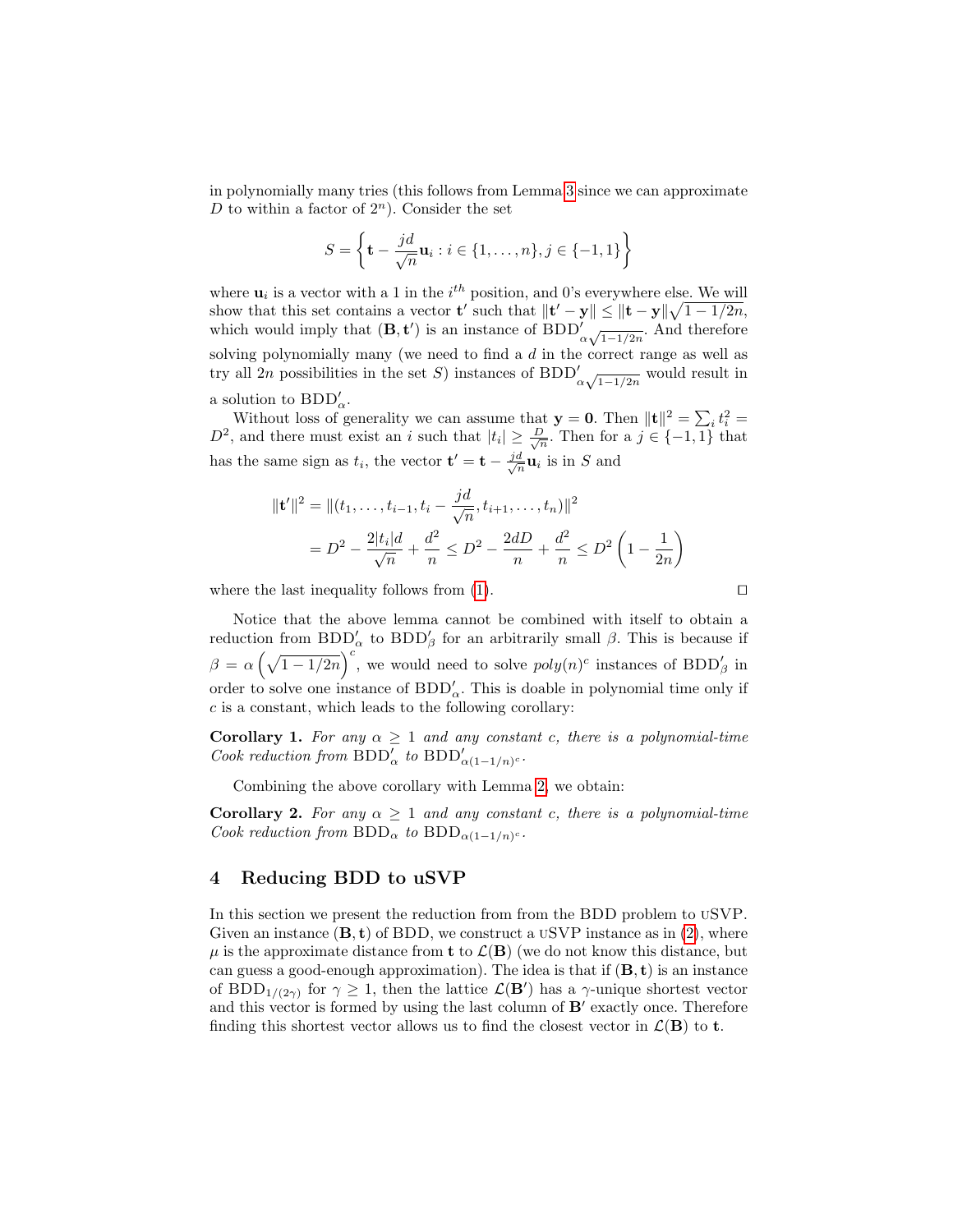**Theorem 1.** For any  $\gamma \geq 1$ , there is a polynomial time Cook-reduction from  $BDD_{1/(2\gamma)}$  to  $USVP_{\gamma}$ .

*Proof.* Let  $(\mathbf{B}, \mathbf{t})$  be an instance of  $BDD_{1/(2\gamma)}$  and let  $\mu = \text{dist}(\mathbf{t}, \mathcal{L}(\mathbf{B}))$  $\lambda_1(\mathbf{B})/(2\gamma)$ . Let **v** be a vector in  $\mathcal{L}(\mathbf{B})$  such that  $\|\mathbf{t} - \mathbf{v}\| = \mu$ . The goal of the reduction is to use a  $\mathrm{USVP}_{\gamma}$  oracle to find **v**. For simplicity, we will assume that  $\mu$  is known (we will explain how to deal with this issue at the end of the proof), and define the matrix

<span id="page-10-0"></span>
$$
\mathbf{B}' = \begin{bmatrix} \mathbf{B} & \mathbf{t} \\ \mathbf{0}^T & \mu \end{bmatrix} \tag{2}
$$

We will show that the lattice  $\mathcal{L}(\mathbf{B}')$  contains a  $\gamma$ -unique shortest vector  $\mathbf{v}' =$  $[(\mathbf{v}-\mathbf{t})^T, -\mu]^T$ , and therefore finding such a vector will recover the vector **v**, which is the solution to the BDD instance. The length of  $\mathbf{v}'$  is  $\sqrt{\mu^2 + \mu^2} = \sqrt{2}\mu$ and so we need to show that all other vectors in  $\mathcal{L}(\mathbf{B}')$  that are not multiples of **v**' have length at least  $\lambda_1(\mathbf{B})/\sqrt{2} > \sqrt{2}\gamma\mu$ .

Assume for the sake of contradiction that  $\mathbf{w}'$  is a vector in  $\mathcal{L}(\mathbf{B}')$  of length less than  $\lambda_1(\mathbf{B})/\sqrt{2}$  that is not a multiple of **v'**. We can rewrite the vector  $\mathbf{w}' = [(\mathbf{w} - \beta \mathbf{t})^T, -\beta \mu]^T$  where  $\beta \ge 0$  and  $\mathbf{w} \in \mathcal{L}(\mathbf{B})$ , and so

$$
\frac{\lambda_1(\mathbf{B})}{\sqrt{2}} > \|\mathbf{w}'\| = \sqrt{\|\mathbf{w} - \beta \mathbf{t}\|^2 + (\beta \mu)^2},
$$

which implies that  $\beta \mu < \lambda_1(\mathbf{B})/$ √ 2 and

$$
\|\mathbf{w}-\beta \mathbf{t}\| < \sqrt{\frac{\lambda_1(\mathbf{B})^2}{2} - (\beta \mu)^2}.
$$

Now consider the vector  $\mathbf{w} - \beta \mathbf{v} \in \mathcal{L}(\mathbf{B})$ . Since we assumed that  $\mathbf{w}'$  was not a multiple of **v'**, the vector **w** –  $\beta$ **v** is a non-zero lattice vector. To get the contradiction, we will show that the length of this vector is strictly less than  $\lambda_1(\mathbf{B})$ . Using the triangular inequality, we rewrite

$$
\|\mathbf{w}-\beta\mathbf{v}\| = \|\mathbf{w}-\beta\mathbf{t}-\beta(\mathbf{v}-\mathbf{t})\| \le \|\mathbf{w}-\beta\mathbf{t}\| + \beta\|\mathbf{v}-\mathbf{t}\| < \sqrt{\frac{\lambda_1(\mathbf{B})^2}{2} - (\beta\mu)^2} + \beta\mu.
$$

The last term of the above inequality is maximized when  $\beta = \lambda_1(\mathbf{B})/(2\mu)$ , and therefore for all  $\beta$ ,

$$
\|\mathbf{w} - \beta \mathbf{v}\| < \sqrt{\frac{\lambda_1(\mathbf{B})^2}{2} - (\beta \mu)^2} + \beta \mu \le \lambda_1(\mathbf{B}),
$$

which gives us the contradiction.

We now discuss the issue of guessing the  $\mu$  such that  $\mu = \text{dist}(\mathbf{t}, \mathcal{L}(\mathbf{B}))$ . While we cannot guess such a  $\mu$  exactly, we can, in polynomial time, guess a  $\mu$  such that  $(1 - 1/n)\text{dist}(\mathbf{t}, \mathcal{L}(\mathbf{B})) \leq \mu \leq (1 + 1/n)\text{dist}(\mathbf{t}, \mathcal{L}(\mathbf{B}))$ . We can do this because we can find a d such that  $dist(t, \mathcal{L}(\mathbf{B})) \leq d \leq 2^n dist(t, \mathcal{L}(\mathbf{B}))$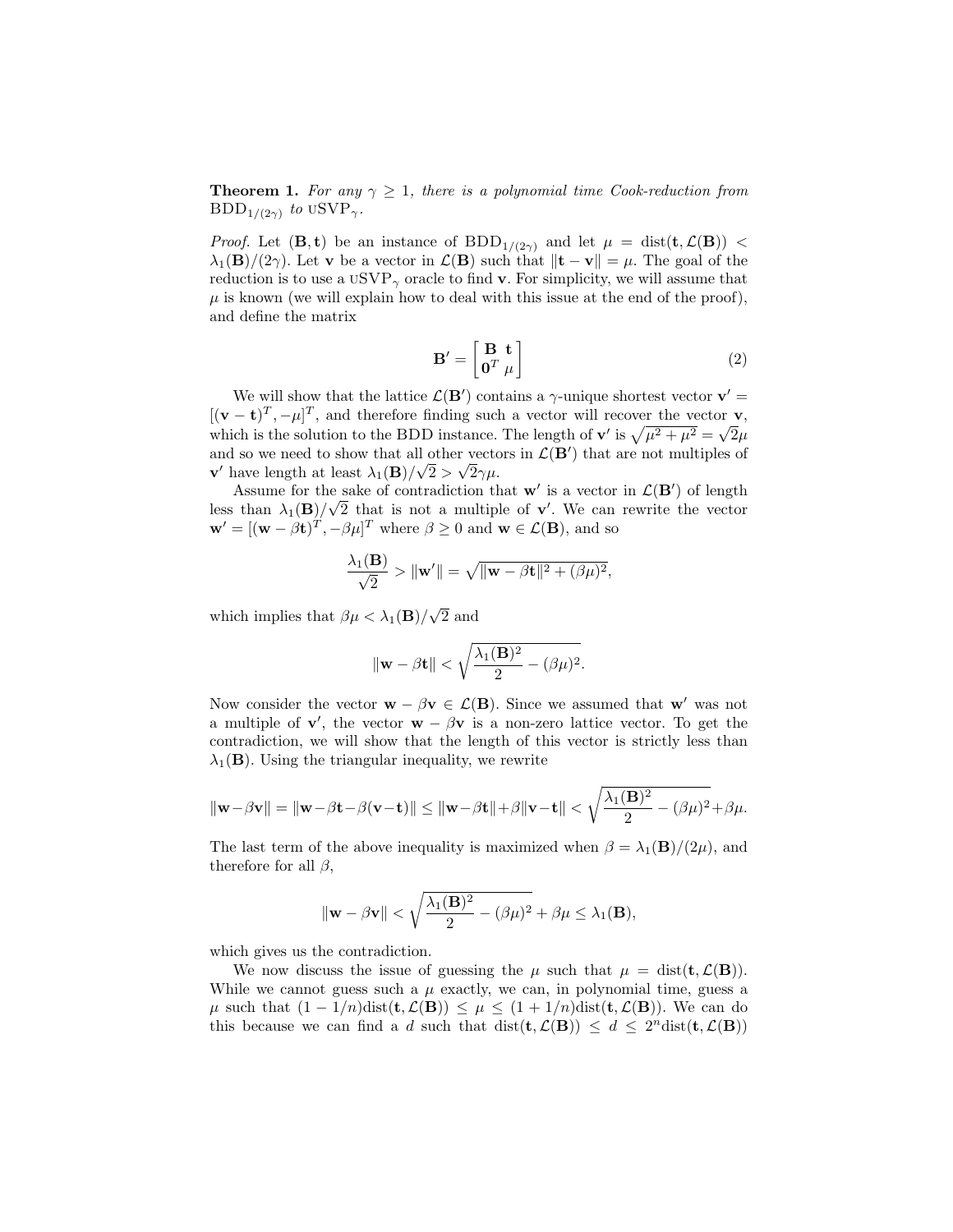(Lemma [3\)](#page-8-1), and so trying all the possible values of  $\mu$  in the polynomial-sized set  $\{d(1+1/n)^i: 0 \leq i \leq \log_{1+1/n} 2^n\}$  at least one "good"  $\mu$ . We can then redo the above proof by appropriately modifying some terms by factors of  $1 - 1/n$  or  $1 + 1/n$  in order to satisfy the inequalities that appear. The end result will be that we will have a reduction not from  $BDD_{1/(2\gamma)}$ , but from the slightly easier  $BDD_{(1-1/n)^c/(2\gamma)}$  problem for some small constant c. But we can then apply Corollary [2](#page-9-1) to obtain the claimed reduction from  $BDD_{1/(2\gamma)}$  to  $USVP_{\gamma}$ .

# <span id="page-11-0"></span>5 Reducing uSVP to BDD

**Theorem 2.** For any polynomially bounded  $\gamma(n) = n^{O(1)}$ , there is a polynomial time Cook-reduction from  $\text{USVP}_{\gamma}$  to  $\text{BDD}_{1/\gamma}$ .

*Proof.* Let **B** be a  $USVP_{\gamma}$  instance, i.e., an *n*-dimensional lattice such that  $\lambda_2(\mathbf{B}) > \gamma \lambda_1(\mathbf{B})$ , and let p be the smallest prime bigger than  $\gamma(n)$ . (Since  $\gamma(n)$ ) is polynomially bounded, such a prime can be easily found using trial division.) We want to find the shortest nonzero vector in  $\mathcal{L}(\mathbf{B})$ . We proceed similarly to the reduction from SVP to CVP of Goldreich, Micciancio, Safra and Seifert. (The GMSS reduction corresponds to the special case when  $p = 2$ .) For any  $i = 1, \ldots, n$ , we consider the lattice

$$
\mathbf{B}^{(i)} = [\mathbf{b}_1, \ldots, \mathbf{b}_{i-1}, p\mathbf{b}_i, \mathbf{b}_{i+1}, \ldots, \mathbf{b}_n]
$$

and invoke the BDD oracle on input  $(\mathbf{B}^{(i)}, j \cdot \mathbf{b}_i)$  for  $j = 1, \ldots, p - 1$ . Assume without loss of generality that the oracle always returns a lattice vector. (If the input instance violates the BDD promise, the oracle may simply return 0.) Let  $\mathbf{v}_{i,j} \in \mathcal{L}(\mathbf{B}^{(i)}) \subset \mathcal{L}(\mathbf{B})$  the lattice vector returned by the oracle on input  $(\mathbf{B}^{(i)}, \hat{j} \cdot \mathbf{b}_i)$ , and let

$$
\mathbf{w}_{i,j} = \mathbf{v}_{i,j} - j \cdot \mathbf{b}_i.
$$

Notice that all vectors  $\mathbf{w}_{i,j}$  belong to the lattice  $\mathcal{L}(\mathbf{B})$  because  $\mathbf{v}_{i,j} \in \mathcal{L}(\mathbf{B})$  and  $\mathbf{b}_i \in \mathcal{L}(\mathbf{B})$ . The reduction outputs the smallest nonzero vector among the  $\mathbf{w}_{i,j}$ .

In order to prove the reduction correct, we need to show that at least one of the  $w_{i,j}$  has length  $\lambda_1(B)$ , so that the reduction outputs a shortest nonzero vector in  $\mathcal{L}(\mathbf{B})$ . Let  $\mathbf{u} = \mathbf{B}\mathbf{x}$  be the shortest nonzero vector in  $\mathcal{L}(\mathbf{B})$ . Clearly, there must exists an  $i \in \{1, \ldots, n\}$  such that p does not divide  $x_i$ , because otherwise  $u/p = B(x/p) \in \mathcal{L}(B)$  is an even shorter nonzero lattice vector. Fix this i, and let  $j = (-x_i \mod p) \in \{1, \ldots, p-1\}$ . We claim that  $(\mathbf{B}^{(i)}, j \cdot \mathbf{b}_i)$  is a valid BDD<sub>1/ $\gamma$ </sub> instance and dist( $\mathbf{B}^{(i)}$ ,  $j \cdot \mathbf{b}_i = \lambda_1(\mathbf{B})$ . It will follow that on input  $(\mathbf{B}^{(i)}, j \cdot \mathbf{b}_i)$ , the BDD oracle returns the lattice vector  $\mathbf{v}_{i,j} \in \mathcal{L}(\mathbf{B}^{(i)})$  closest to  $j \cdot \mathbf{b}_i$ , and

$$
\|\mathbf{w}_{i,j}\| = \|\mathbf{v}_{i,j} - j\mathbf{b}_i\| = \text{dist}(\mathbf{B}^{(i)}, j\mathbf{b}_i) = \lambda_1(\mathbf{B}).
$$

First, notice that  $j\mathbf{b}_i$  is within distance  $\|\mathbf{u}\| = \lambda_1(\mathbf{B})$  from  $\mathcal{L}(\mathbf{B}^{(i)})$  because

$$
\mathbf{u} = \sum_{k=1}^{n} \mathbf{b}_k x_k = \sum_{k \neq i} \mathbf{b}_k x_k + \mathbf{b}_i (x_i + j) - j \mathbf{b}_i
$$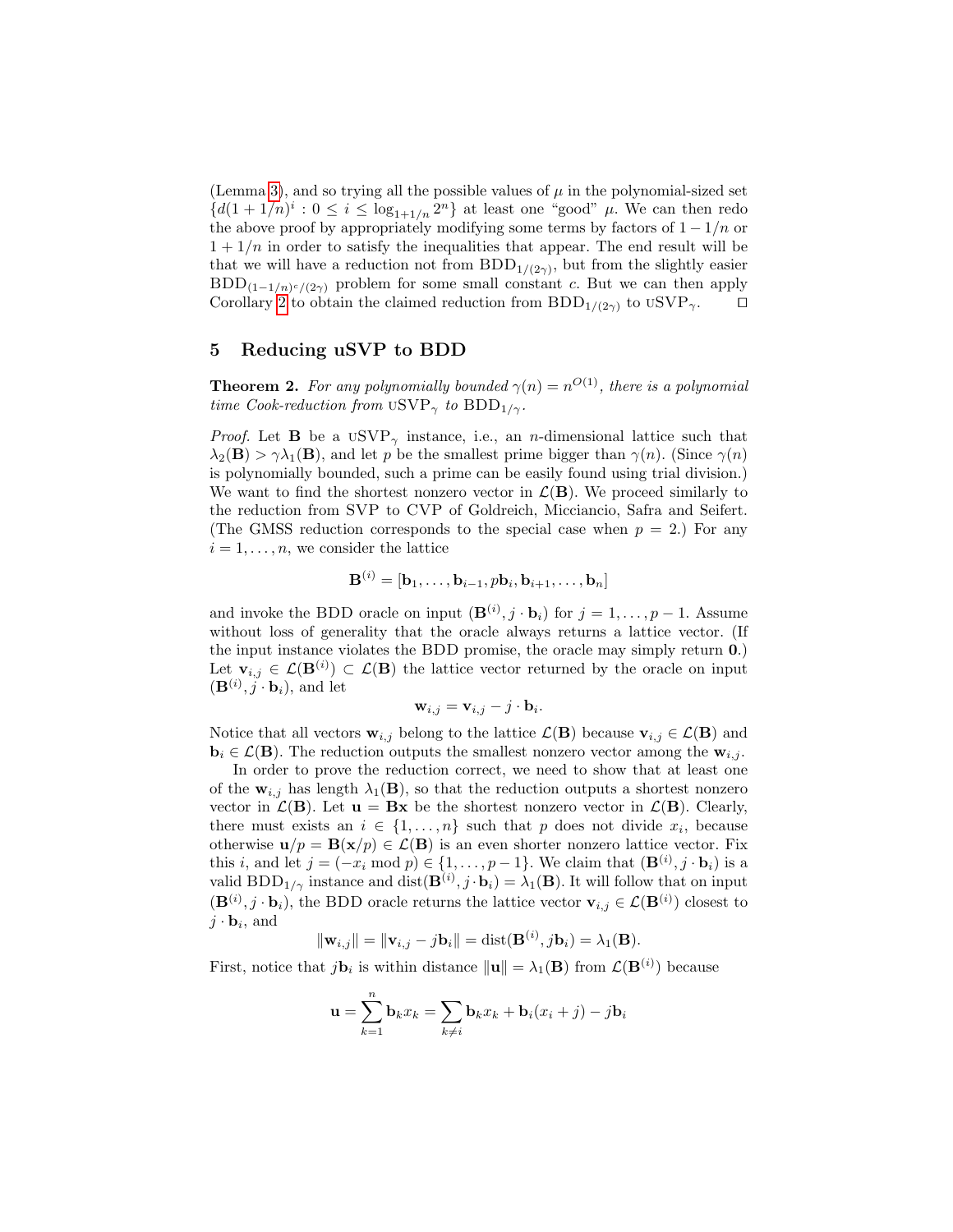and  $(x_i + j)$  is a multiple of p. Moreover,  $j\mathbf{b}_i \notin \mathcal{L}(\mathbf{B}^{(i)})$  because any vector in  $\mathcal{L}(\mathbf{B}^{(i)}) - j\mathbf{b}_i$  uses  $\mathbf{b}_i$  a nonzero (modulo p) number of times. Therefore, dist $(j\mathbf{b}_i, \mathcal{L}(\mathbf{B}^{(i)})) = \lambda_1(\mathbf{B})$ . We also need to show that  $(\mathbf{B}^{(i)}, j\mathbf{b}_i)$  is a valid BDD<sub>1/ $\gamma$ </sub> instance, i.e., dist $(\mathbf{B}^{(i)}, j\mathbf{b}_i) < (1/\gamma)\lambda_1(\mathbf{B}^{(i)})$ , or, equivalently,  $\lambda_1(\mathbf{B}^{(i)}) > \gamma \lambda_1(\mathbf{B})$ . To this end, consider any nonzero vector  $\mathbf{y} = \mathbf{B}^{(i)}\mathbf{z}$ . If y is linearly independent from **u**, then we immediately get  $\|\mathbf{y}\| \geq \lambda_2(\mathbf{B}) > \gamma \lambda_1(\mathbf{B})$ . So, assume  $y = cu$  for some  $c \in \mathbb{Z} \setminus \{0\}$ . Using the definition of  $\mathbf{B}^{(i)}$  and the equality  $\mathbf{B}^{(i)}\mathbf{z} = c\mathbf{B}\mathbf{x}$ , we get  $pz_i = cx_i$  (and  $z_k = cx_k$  for all  $k \neq i$ ). Since p does not divide  $x_i$  (by our choice of i), p must divide c, and  $\|\mathbf{y}\| = c\|\mathbf{u}\| \ge p\|\mathbf{u}\| > \gamma\lambda_1(\mathbf{B})$ .  $\Box$ 

# <span id="page-12-0"></span>6 Reducing uSVP to GapSVP

**Theorem 3.** For any polynomially bounded  $\gamma$ , given an oracle for GAPSVP<sub> $\gamma$ </sub>, we can solve uSVP<sub> $\gamma$ </sub>. Moreover, all calls to the GAPSVP<sub> $\gamma$ </sub> oracle are of the form  $(\mathbf{B}, d)$  where  $\lambda_2(\mathbf{B}) > \gamma d$ .

*Proof.* Let  $\mathbf{B} = [\mathbf{b}_1, \dots, \mathbf{b}_k]$  be the basis of a lattice satisfying  $\lambda_2(\mathbf{B}) > \gamma \lambda_1(\mathbf{B})$ , and let **u** be the (unique) shortest vector in  $\mathcal{L}(\mathbf{B})$ . Without loss of generality we assume **B** is an integer lattice. We show how to use the  $GAPSVP_{\gamma}$  oracle to obtain a lower rank sublattice of  $\mathcal{L}(\mathbf{B}')$  that still contains the lattice vector **u** of length  $\lambda = \lambda_1(B)$ . The shortest vector in  $\mathcal{L}(B)$  can then be found by iteratively applying this procedure, until the rank of the lattice is reduced to 1, and  $\mathbf{B}' = [\pm \mathbf{u}]$ .

In fact it is enough to show how to find any full-rank proper sublattice  $\mathcal{L}(\mathbf{B}') \subset \mathcal{L}(\mathbf{B})$  still containing **u**. If we repeat this  $t > n(n + \log_2 n)$  times, the result will be a sublattice **S** such that  $\det(S) \geq 2^t \det(B)$ , because each time we select a sublattice the value of the determinant at least doubles. The dual D of this sublattice will have determinant  $\det(\mathbf{D}) \leq 1/(2^t \det(\mathbf{B}))$ , and using the LLL algorithm we can find a dual vector  $\mathbf{v} \in \mathcal{L}(\mathbf{D})$  of length

$$
\|\mathbf{v}\| \leq 2^n \sqrt{n} \det(\mathbf{D})^{1/n} \leq \frac{\sqrt{n} 2^n}{2^{t/n} \det(\mathbf{B})^{1/n}}.
$$

By Minkowski's bound we have  $\|\mathbf{u}\| \leq \sqrt{n} \det(\mathbf{B})^{1/n}$  and therefore by the Cauchy-Schwarz inequality,

$$
|\langle \mathbf{u}, \mathbf{v} \rangle| \le ||\mathbf{v}|| \cdot ||\mathbf{u}|| \le n2^{n-t/n} < 1.
$$

But  $\langle \mathbf{u}, \mathbf{v} \rangle$  is an integer because  $\mathbf{u} \in \mathcal{L}(\mathbf{S})$  and  $\mathbf{v} \in \mathcal{L}(\mathbf{D})$  and the lattices  $\mathcal{L}(\mathbf{S})$ and  $\mathcal{L}(\mathbf{D})$  are dual. So, it must be  $\langle \mathbf{u}, \mathbf{v} \rangle = 0$ , i.e., **u** is orthogonal to **v**. Taking the sublattice of S orthogonal to v gives a lower rank sublattice  $\mathcal{L}(\mathbf{B}') \subset \mathcal{L}(\mathbf{B})$ still containing u.

So, all we need to do is to show that the GapSVP oracle can be used to find a proper sublattice  $\mathcal{L}(\mathbf{B}') \subset \mathcal{L}(\mathbf{B})$  that still contains **u**. Let p be a prime bigger than  $\gamma$  and consider the sublattices  $B_0 = [p\mathbf{b}_1, \mathbf{b}_2, \dots, \mathbf{b}_k]$  and  $B_c =$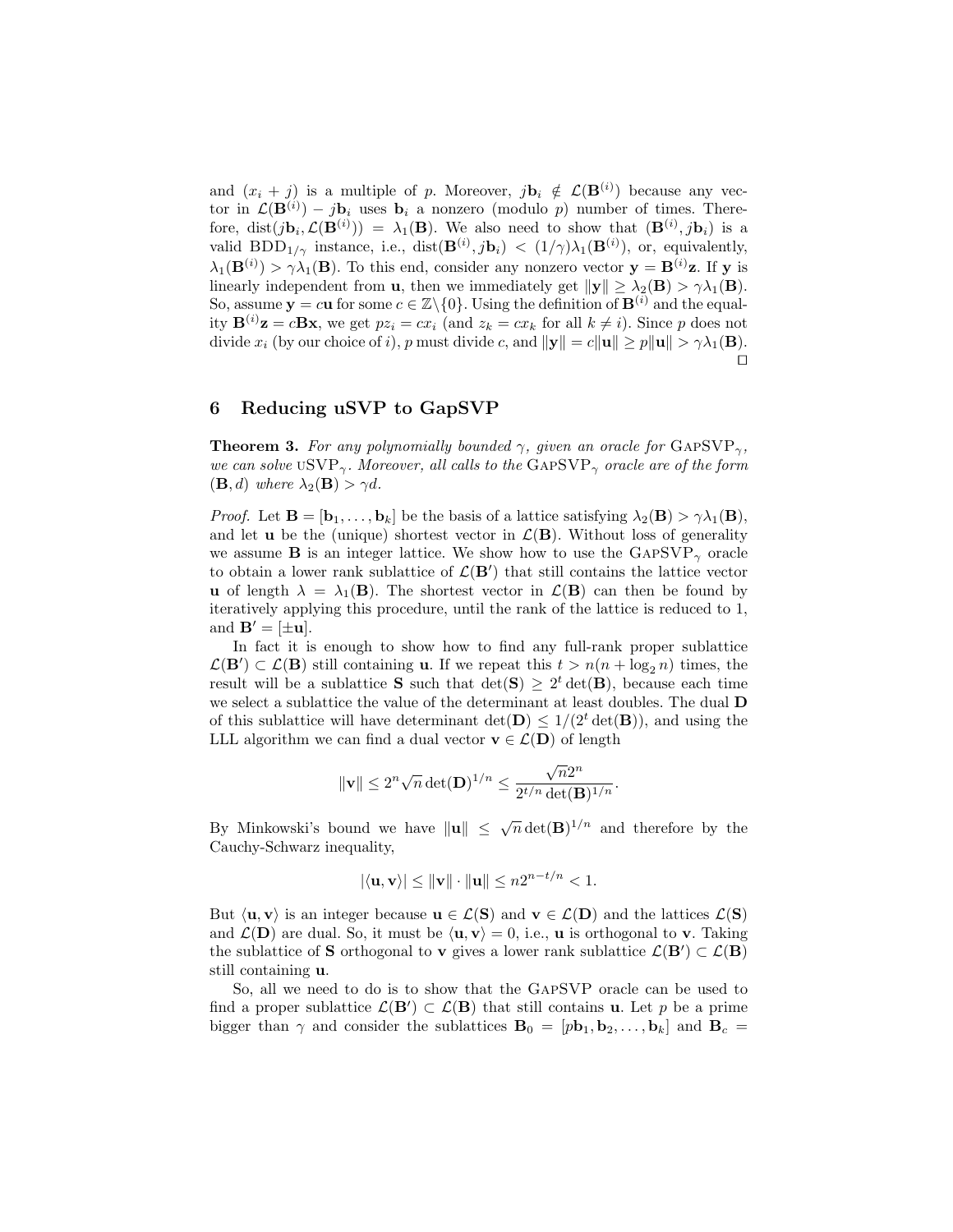$[\mathbf{b}_1 + c\mathbf{b}_2, p\mathbf{b}_2, \mathbf{b}_3, \ldots, \mathbf{b}_k]$  for  $c = 1, \ldots, p$ . We claim that there exists a c such that  $\mathbf{u} \in \mathcal{L}(\mathbf{B}_c)$ . Moreover, for any c, if  $\mathbf{u} \notin \mathcal{L}(\mathbf{B}_c)$ , then

$$
\lambda_1(\mathbf{B}_c) \ge \min(\lambda_2(\mathbf{B}), p\lambda_1(\mathbf{B})) > \gamma \lambda.
$$

In other words, the instances  $(\mathbf{B}_c, \lambda)$ , will always fulfill the promise that either  $\lambda_1(\mathbf{B}_c) \leq \lambda$  or  $\lambda_1(\mathbf{B}_c) > \gamma \lambda$ . So, if we could invoke the GAPSVP<sub> $\gamma$ </sub> oracle on inputs  $(\mathbf{B}_c, \lambda)$  for  $c = 0, \ldots, p$ , then the oracle would output YES for at least some c, and for any such c we would have  $\mathcal{L}(\mathbf{B}_c) \leq \lambda$ . However, we cannot make these oracle calls because the value  $\lambda$  is not known, and also because  $\lambda$  might be an irrational number. Both problems can be easily solved by performing a binary search as follows. Compute an approximation d to  $\lambda$  using a lattice approximation algorithm. Say,  $\lambda \leq d < 2<sup>n</sup>\lambda$ . If we invoke the oracle on inputs  $(\mathbf{B}_c, d)$ , then the oracle will output YES for at least some  $c \in \{0, \ldots, p\}$ . On the other hand, if we invoke the oracle in inputs  $(\mathbf{B}, d/2^n)$ , then the oracle will output NO for all c because  $d/2^n < \lambda \leq \lambda_1(\mathbf{B}_c)$ . Using binary search we can find a  $d' < d''$  in  $\left[\frac{d}{2^n}, d\right)$  such that

- on input  $(\mathbf{B}_c, d')$  the oracle outputs NO for all c,
- on input  $(\mathbf{B}_c, d'')$  the oracle outputs YES for some c,
- $d'' d' < 1/(2\gamma^2 d).$

Notice that the number of iterations performed by the binary search procedure is at most  $\log_2(2^n d) + \log_2(2\gamma^2 d) \leq n + 1 + 2 \log_2(\gamma d)$  which is polynomial in the input size. From the condition  $d'' - d' < 1/(2\gamma^2 d)$ , we get that the interval  $[(\gamma d')^2, (\gamma d'')^2]$  contains at most one integer because

$$
(\gamma d'')^2 - (\gamma d')^2 = \gamma^2 (d'' - d')(d'' + d') < 1.
$$

Similarly,  $(d'')^2 - (d')^2 < 1$  and  $[(d')^2, (d'')^2]$  also contains at most one integer. We know that  $d' < \lambda$  because the oracle outputs NO on all queries  $(\mathbf{B}_c, d')$ . Since **B** is an integer lattice,  $\lambda^2$  is an integer. If  $[(d')^2, (d'')^2]$  contains no integer value, then it must be  $\lambda > d''$ , and for all oracle calls  $(\mathbf{B}_c, d'')$  that were answered with YES, it must be  $\lambda_1(\mathbf{B}_c) \leq \lambda$ . On the other hand, if  $[(d')^2, (d'')^2]$  contains an integer k, it may or may not be the case that  $\lambda = \sqrt{k}$ . There are two cases:

- If  $(\gamma^2 k, (\gamma d'')^2]$  contains no integer, then for every c, either  $\lambda_1(\mathbf{B}_c) \le d''$  or  $\lambda_1(\mathbf{B}_c) > \gamma d''$ . So, we can proceed as before, and select any c for which the oracle output YES on input  $(\mathbf{B}_c, d'')$ .
- If there is an integer  $k'$  ∈ (γ<sup>2</sup>k,(γd'')<sup>2</sup>], then we select any value  $d_0$  ∈ If there is an integer  $\kappa \in (\gamma^k, (\gamma^{\alpha^k})^2)$ , then we select any value  $a_0 \in [\sqrt{k}, \sqrt{k'})$ , and call the oracle again on input  $(\mathbf{B}_c, d_0)$ . The oracle will output YES on at least one of these calls, and the corresponding lattice is guaranteed to satisfy  $\lambda_1(\mathbf{B}_c) \leq \lambda$ .

We will now prove the claim that there exists a  $c \in \{0, \ldots, p\}$  such that  $\mathbf{u} \in \mathcal{L}(\mathbf{B}_c)$ . Let  $\mathbf{u} = \mathbf{B}\mathbf{x}$  for some integer vector  $\mathbf{x} = (x_1, x_2, \dots, x_k)^T$ . If  $p \mid x_1$ , then clearly **u** is a vector in  $\mathcal{L}(\mathbf{B}_0)$ . If  $p \nmid x_1$ , then we will show that  $\mathbf{u} \in \mathcal{L}(\mathbf{B}_c)$ for  $c = x_2 x_1^{-1}(\text{mod } p)$ . Consider the vector  $\mathbf{x}' = (x_1, (x_2 - cx_1)/p, x_3, \dots, x_n)$ . Notice that  $B_c x' = Bx$  and by our choice of c, x has all integer coordinates since  $x_2 - cx_1 \equiv 0 \pmod{p}$ . Therefore **u** is also a vector in  $\mathcal{L}(\mathbf{B}_c)$ .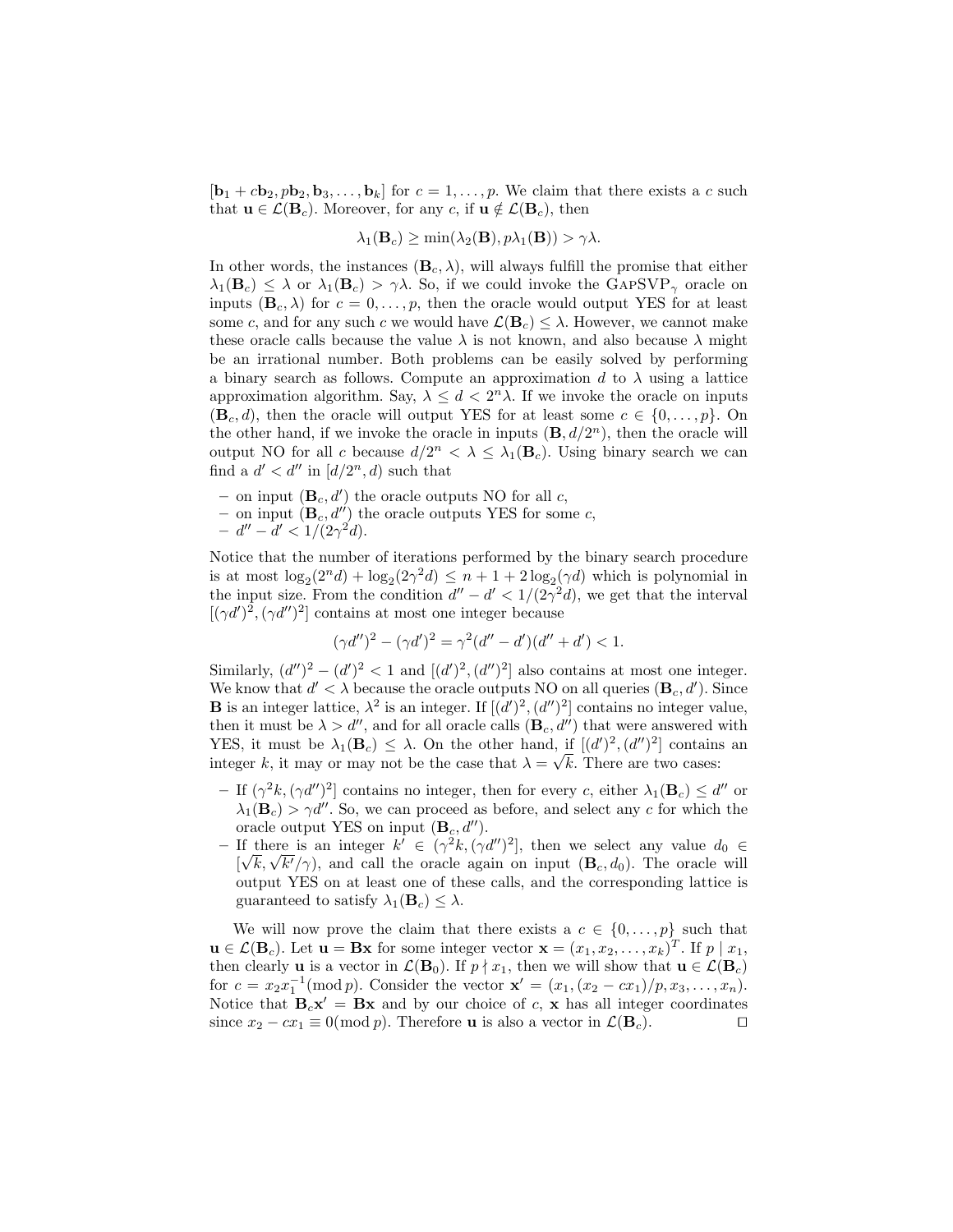# <span id="page-14-0"></span>7 Reducing GapSVP to BDD

In this section we give a reduction from GapSVP to BDD. When combined with the BDD to uSVP reduction from section [4,](#page-9-0) we obtain the GapSVP to uSVP reduction which proves that the Ajtai-Dwork [\[2\]](#page-15-0) and the Regev [\[33\]](#page-16-0) cryptosystems are based on the hardness of the approximate minimum distance problem. As mentioned earlier, the GapSVP to BDD reduction is already implicit in the recent work of Peikert [\[32\]](#page-16-8). We repeat it here for completeness and also because in Peikert's work, this reduction is entangled with some extra technicalities that pertain to his main result.

**Theorem 4.** For any  $\gamma > 2\sqrt{n/\log n}$  there is a polynomial time Cook-reduction from GAPSVP<sub> $\gamma$ </sub> to BDD<sub> $\frac{1}{\gamma}$ </sub>  $\sqrt{n/\log n}$ .

*Proof.* Let  $(\mathbf{B}, d)$  be an instance of  $GAPSVP_{\gamma}$ . We need to output YES if  $\lambda_1(\mathbf{B}) \leq d$  and NO if  $\lambda_1(\mathbf{B}) > \gamma d$ . In all other instances, any answer will suffice.

We repeat the following procedure  $poly(n)$  times. Generate a uniformly random point **s** in  $\mathcal{B}(0, d\sqrt{n/\log n})$ , and let **t** = **s** mod **B**. Feed the instance  $(\mathbf{B}, \mathbf{t})$ to the BDD  $\frac{1}{\gamma}$  $\sqrt{n/\log n}$  oracle and receive the answer **v**. If we ever have the case that  $\mathbf{v} \neq \mathbf{t} - \mathbf{s}$ , we output YES. On the other hand, if all  $poly(n)$  calls to the oracle result in v's such that  $\mathbf{v} = \mathbf{t} - \mathbf{s}$ , we output NO.

We will now prove that the reduction is correct. Suppose that  $(\mathbf{B}, d)$  is a NO instance of GAPSVP $_{\gamma}$ . Then

$$
dist(\mathbf{t}, \mathcal{L}(\mathbf{B})) = dist(\mathbf{s}, \mathcal{L}(\mathbf{B})) \leq d\sqrt{n/\log n} < \frac{\lambda_1(\mathbf{B})}{\gamma} \sqrt{n/\log n},
$$

and so  $(\mathbf{B}, \mathbf{t})$  is a valid instance of  $\text{BDD}_{\frac{1}{\gamma}}$  $\sqrt{n/\log n}$ . Furthermore, since  $\gamma >$  $2\sqrt{n/\log n}$ , the distance of **t** from the lattice is less than  $\lambda_1(\mathbf{B})/2$ , and so there is only one possible lattice vector within distance  $\frac{\lambda_1(B)}{\gamma} \sqrt{n/\log n}$  of **t**. And since the lattice vector  $\mathbf{v} = \mathbf{t} - \mathbf{s}$  is at a distance  $\|\mathbf{s}\| \leq d\sqrt{n/\log n} < \frac{\lambda_1(\mathbf{B})}{\gamma} \sqrt{n/\log n}$ away from t, it must be the vector that the BDD oracle returns. So, the reduction certainly outputs NO.

Now suppose that that  $(\mathbf{B}, d)$  is a YES instance of GAPSVP<sub> $\gamma$ </sub>, which means that  $\lambda_1(\mathbf{B}) \leq d$ . Let **x** be a lattice point whose length is  $\lambda_1(\mathbf{B})$ . In order for the BDD oracle to successfully fool us into replying NO, he needs to output  $\mathbf{v} = \mathbf{t} - \mathbf{s}$ in every round of the protocol. Notice that this is equivalent to the oracle knowing s. But every time we pick an s and reveal  $t = s \mod B$  to the oracle, by Lemma [4,](#page-8-3) there is some  $1/poly(n)$  probability  $\delta$  that  $\|\mathbf{s} - \mathbf{x}\| \leq d\sqrt{n/\log n}$ . And in this case, given **t**, the oracle cannot know with probability greater than  $1/2$ whether we randomly generated s or  $\mathbf{s}-\mathbf{x}$  (since both s mod **B** and  $\mathbf{s}-\mathbf{x}$  mod **B** equal to t). Therefore for a  $\delta$  fraction of the t's that we give him, the oracle cannot guess the exact  $s$  with probability greater than  $1/2$ . And so guessing the s in all poly $(n) = n/\delta$  rounds has negligible success probability. Therefore with probability exponentially close to 1, some v will not equal  $t - s$  and our algorithm will reply YES.  $\Box$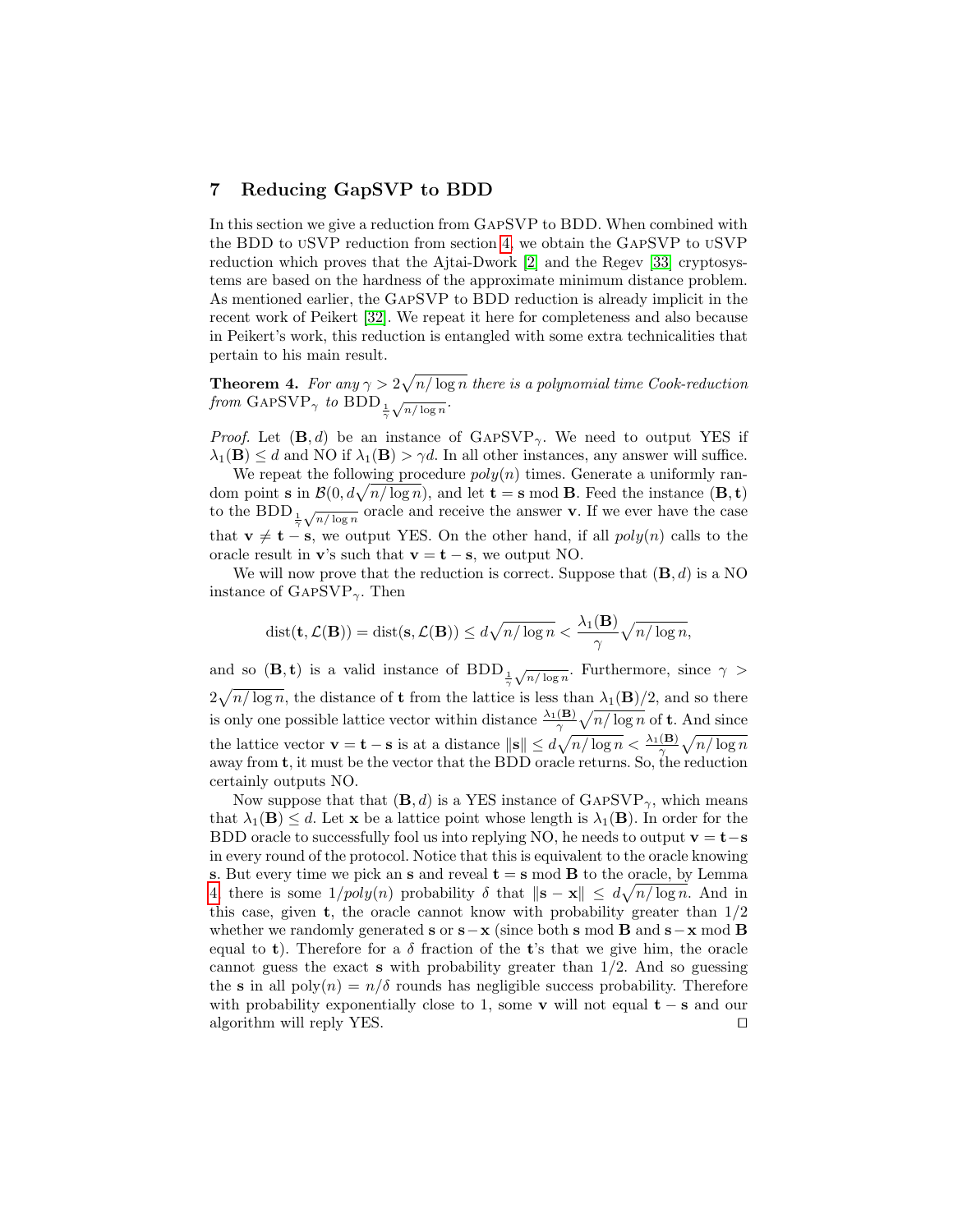# 8 Reductions for Other  $\ell_p$  Norms

Throughout this work, we have only dealt with the  $\ell_2$  norm, and we now briefly discuss how our reductions translate to arbitrary  $\ell_p$  norms. The reduction from uSVP to BDD and uSVP to GapSVP in sections [5](#page-11-0) and [6](#page-12-0) don't rely on any specific properties of the  $\ell_2$  norm and so the reductions go through for other norms with only very slight modifications. In the reduction from BDD to uSVP in section [4,](#page-9-0) we repeatedly used the definition of the  $\ell_2$  norm, and so the reductions do not go straight through. Nevertheless, a simple modification of the proof which involves appropriately changing the equalities and inequalities to correspond with the definitions of the  $\ell_p$  norm of interest, results in a reduction from BDD<sub>1/(2 $\gamma$ )</sub> to USVP<sub> $\gamma$ </sub> just as for the  $\ell_2$  norm.

The only reduction that becomes weaker for  $\ell_p$  norms where  $p \neq 2$  is the reduction from GAPSVP to BDD in section [7.](#page-14-0) The  $\sqrt{n/\log n}$  factor loss in the reduction for the  $\ell_2$  norm is directly tied to the fact that spheres that are a distance of d apart must have radii of at least  $d\sqrt{n/\log n}$  in order for their intersecting volume to be a non-negligible fraction of their total volume (Lemma [4\)](#page-8-3). On the other hand, in  $\ell_p$  norms for  $p \neq 2$ , the radii of the spheres have to be larger for their intersection to be non-negligible. It's not hard to see that for the  $\ell_1$  and  $\ell_{\infty}$  norms, the radii need to be at least  $dn/\log n$ , and it is shown in [\[9\]](#page-15-5) that this suffices for all other  $\ell_p$  norms as well (although it is not a tight bound when  $1 < p < \infty$ ). So essentially using an analogue of Lemma [4](#page-8-3) for other  $\ell_p$  norms, we can obtain a reduction from  $GAPSVP_\gamma$  to  $BDD_{\frac{1}{\gamma}n/logn}$  for any  $\gamma > 2n/\log n$ .

Acknowledgements We thank the anonymous referees for very useful comments.

## References

- <span id="page-15-1"></span>1. M. Ajtai. Generating hard instances of lattice problems. In STOC, pages 99–108, 1996.
- <span id="page-15-0"></span>2. M. Ajtai and C. Dwork. A public-key cryptosystem with worst-case/average-case equivalence. In STOC, 1997. An improved version is described in ECCC 2007.
- <span id="page-15-6"></span>3. M. Ajtai, R. Kumar, and D. Sivakumar. A sieve algorithm for the shortest lattice vector problem. In STOC, pages 601–610, 2001.
- <span id="page-15-9"></span>4. L. Babai. On Lovász' lattice reduction and the nearest lattice point problem. Combinatorica, 6(1):1–13, 1986.
- <span id="page-15-8"></span>5. J. Y. Cai. A relation of primal-dual lattices and the complexity of shortest lattice vector problem. Theor. Comput. Sci., 207(1):105–116, 1998.
- <span id="page-15-4"></span>6. J. Y. Cai. On the average-case hardness of CVP. In FOCS, pages 308–317, 2001.
- <span id="page-15-7"></span>7. N. Gama and P. Q. Nguyen. Predicting lattice reduction. In EUROCRYPT, 2008.
- <span id="page-15-3"></span>8. C. Gentry, C. Peikert, and V. Vaikuntanathan. Trapdoors for hard lattices, and new cryptographic constructions. In STOC, 2008.
- <span id="page-15-5"></span>9. O. Goldreich and S. Goldwasser. On the limits of nonapproximability of lattice problems. J. Comput. Syst. Sci., 60(3):540–563, 2000.
- <span id="page-15-2"></span>10. O. Goldreich, S. Goldwasser, and S. Halevi. Collision-free hashing from lattice problems. Electronic Colloquium on Computational Complexity (ECCC), 1996.